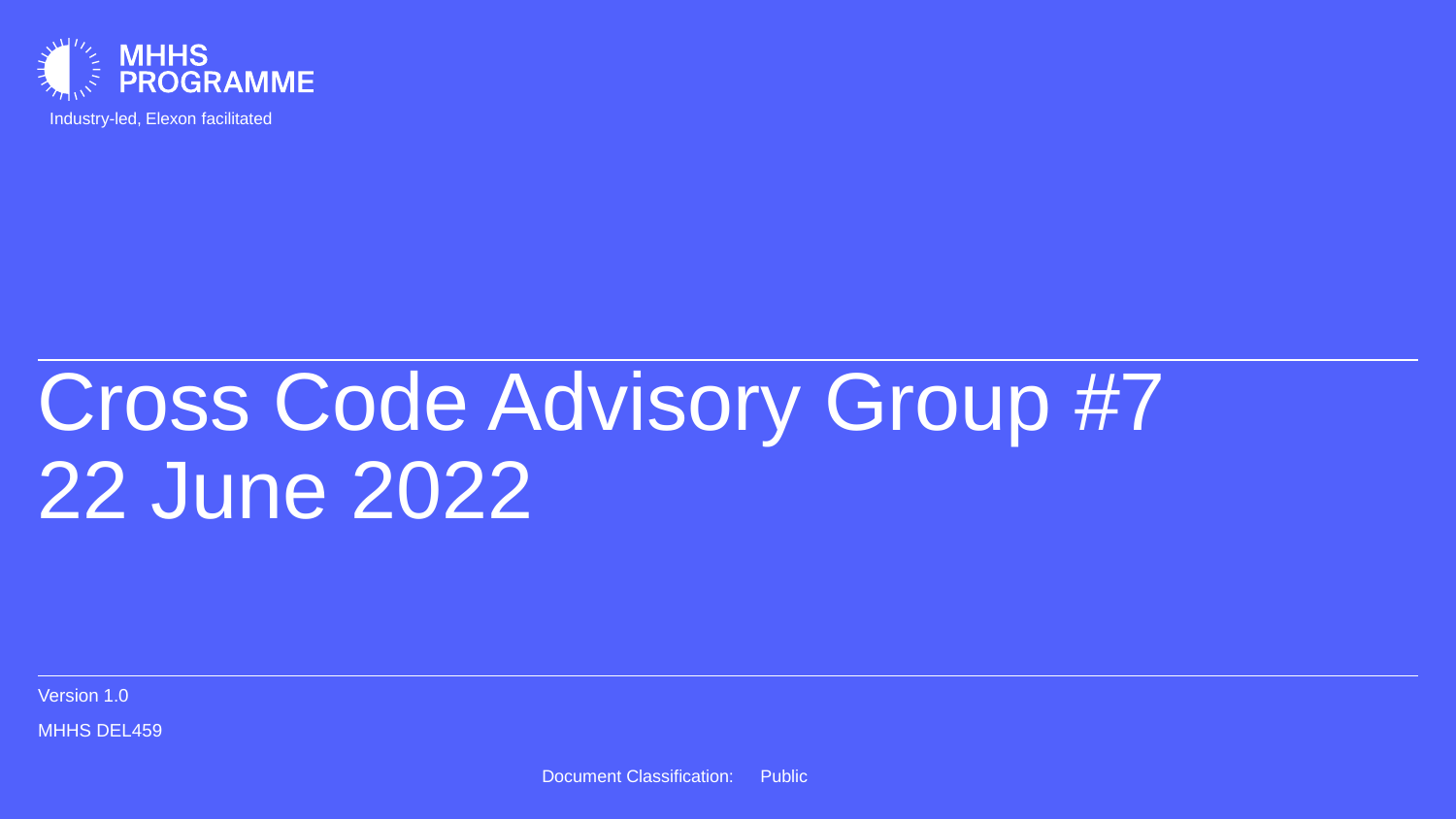## **Agenda**

|    | ltem                                                   | <b>Objective</b>                                                                                                  | <b>Type</b>       | Lead                            | <b>Time</b>            | Page |
|----|--------------------------------------------------------|-------------------------------------------------------------------------------------------------------------------|-------------------|---------------------------------|------------------------|------|
|    | <b>Welcome</b>                                         |                                                                                                                   |                   | Chair                           | 10:00-10:05<br>5 mins  |      |
|    | <b>Minutes and Actions</b>                             | Approval of minutes of previous meeting and review of<br>outstanding actions                                      | <b>Decision</b>   | <b>Chair &amp; Secretariat</b>  | 10:05-10:15<br>10 mins | 3    |
| 3. | <b>Governance Groups Updates</b>                       | Updates from MHHS Programme governance groups                                                                     | Information       | Programme<br>(PMO)              | 10:15-10:20<br>5 mins  | 5    |
| 4  | <b>Horizon Scanning Log</b>                            | Review code changes relevant to the MHHS Programme and<br>identify any actions required to minimise risks/impacts | <b>Discussion</b> | Programme<br>(Matthew McKeon)   | 10:20-10:30<br>10 mins |      |
| 5. | <b>Code Drafting Planning</b>                          | Review latest iteration of CCAG plan to M8 and provide<br>feedback                                                | <b>Discussion</b> | Programme<br>(Martin Cranfield) | 10:30-10:55<br>25 mins | 9    |
| 6  | <b>Code Drafting Resourcing Model</b>                  | Discuss Programme and Code Bodies' roles/responsibilities<br>and planned resources                                | <b>Discussion</b> | Programme<br>(Andrew Margan)    | 10:55-11:10<br>15 mins | 14   |
|    | <b>Code Drafting Principles and</b><br><b>Approach</b> | Review/agree updates to principles following review by DAG                                                        | <b>Decision</b>   | Programme<br>(Andrew Margan)    | 11:10-11:20<br>10 mins | 19   |
| 9  | <b>Summary and Next Steps</b>                          | Summarise meeting actions and next steps                                                                          | Information       | <b>Chair &amp; Secretariat</b>  | 11:30-11:40<br>10 mins | 21   |

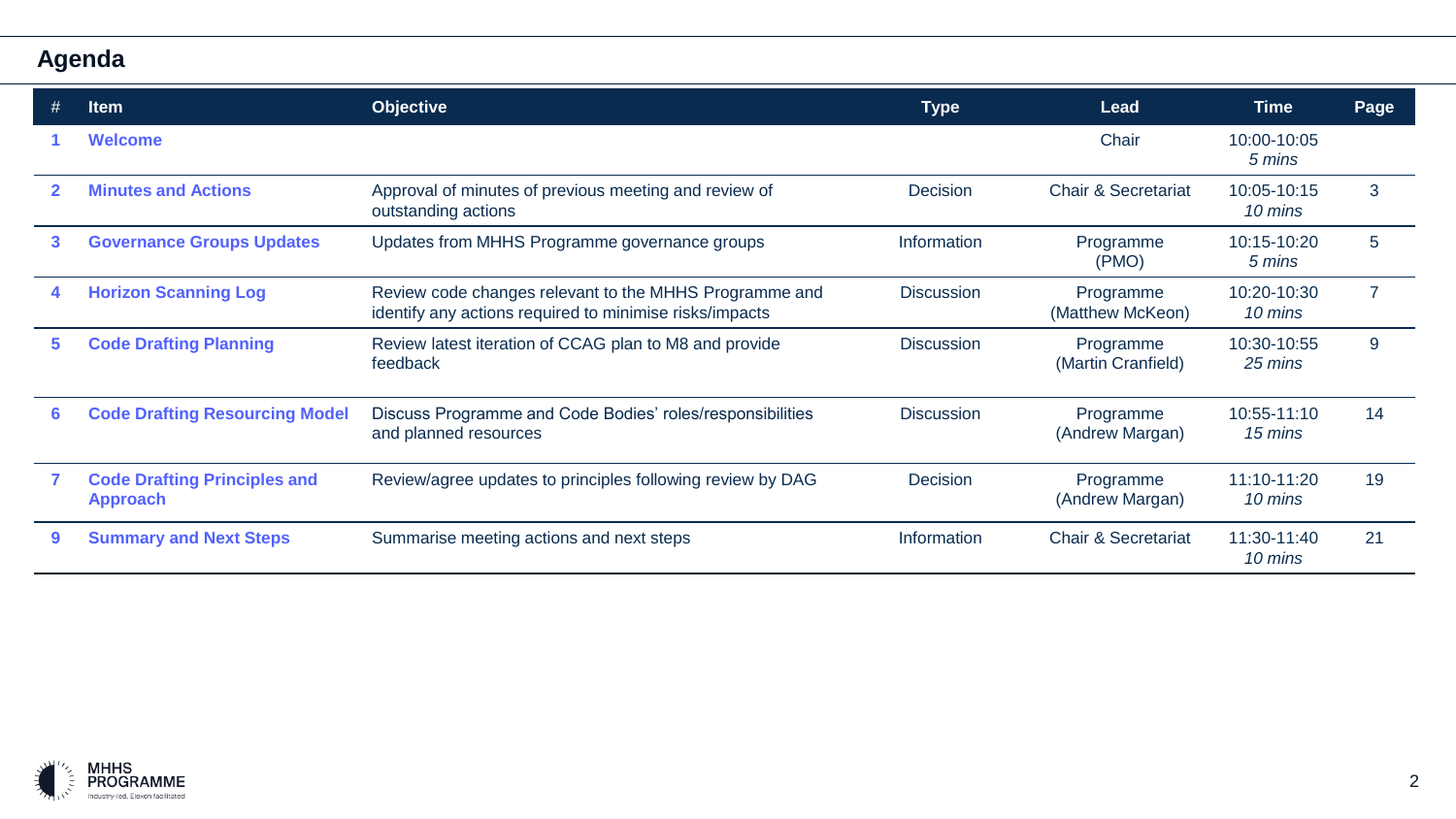# Minutes and Actions

DECISION: Approval of minutes of previous meeting and review of outstanding actions

Chair & Secretariat



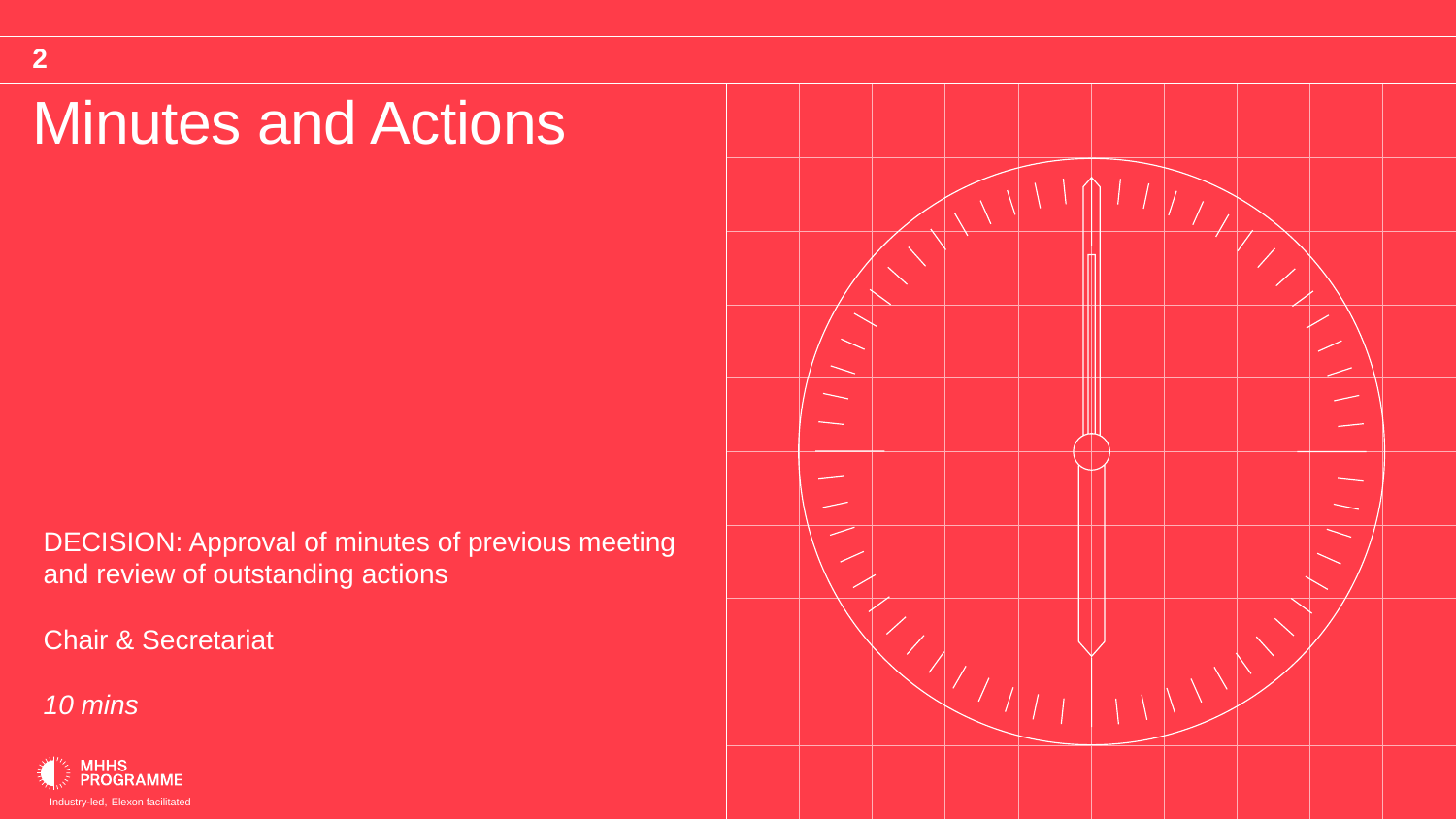### **Minutes and Actions (1 of 2)**

- Approval of Minutes from CCAG meeting held [25 May 2022](https://mhhsprogramme-production-cdn.s3.eu-west-2.amazonaws.com/wp-content/uploads/2022/06/01101248/MHHS-DEL422-CCAG-25-May-2022-Minutes-and-Actions-v1.0.pdf)
- Review of outstanding actions:

| Ref              | <b>Date Raised Action</b>                   |                                                                                                                           | <b>Owner</b>                 | <b>Due Date</b> | <b>Update</b>                                                                                                                                                         |
|------------------|---------------------------------------------|---------------------------------------------------------------------------------------------------------------------------|------------------------------|-----------------|-----------------------------------------------------------------------------------------------------------------------------------------------------------------------|
| CCAG02-07        | 26/01/2022                                  | Engage with code bodies offline on how information on identified<br>consequential changes will be shared with this group  | Programme<br>(Andrew Margan) | 25/05/2022      | RECOMMEND CLOSED: Code Body resource plan agreed and<br>confirmed Code Bodies will be able to manage consequential<br>change                                          |
| CCAG04-06        | 23/03/2022                                  | AM further develop view of code draft resource requirement and return<br>to next meeting with information for discussion  | Programme<br>(Andrew Margan) | 25/05/2022      | RECOMMEND CLOSED: Code body resource plan agreed. To be<br>discussed under agenda item 6.                                                                             |
| <b>CCAG04-07</b> | 23/03/2022                                  | PMO to flag operational choreography document to CCAG once issued<br>for consultation                                     | Programme<br>(PMO)           |                 | July/August 2022 ONGOING: To be completed once document becomes available.                                                                                            |
| CCAG05-08        | 27/04/2022                                  | Present code drafting principles to DAG for information                                                                   | Programme<br>(Andrew Margan) | 11/05/2022      | RECOMMEND CLOSED: Draft principles issued second time to<br>DAG for comment on 08 June 2022. Updated principles to be<br>discussed under agenda item 7.               |
| CCAG06-01        | 25/05/2022                                  | Programme to add Ofgem consultations / changes to Horizon Scanning<br>Log                                                 | Programme<br>(PMO)           | 22/06/2022      | RECOMMEND CLOSED: Horizon Scanning Log updated with new<br>page for wider industry changes. Format and operation to be refined<br>further as use develops.            |
| CCAG06-02        | 25/05/2022                                  | Programme to add assumption to RAID log regarding quality of code<br>drafting is adequate for single consultation window  | Programme<br>(PMO)           | 22/06/2022      | RECOMMEND CLOSED: New assumption submitted and accepted<br>into central Programme RAID log (see item A064). RAID log to be<br>made publicly available in near future. |
| CCAG06-03        | 25/05/2022                                  | Programme to update code drafting plan based on discussions at<br>CCAG 25 May 2022                                        | Programme<br>(Jason Brogden) | 22/06/2022      | RECOMMEND CLOSED: Plan updated. To be discussed under<br>agenda item 5                                                                                                |
| <b>CCAG06-04</b> | 25/05/2022                                  | Programme to update code drafting principles to clarify responsibility<br>and accountability for delivery of code changes | Programme<br>(Andrew Margan) | 22/06/2022      | RECOMMEND CLOSED: RACI developed. To be discussed under<br>agenda item 6.                                                                                             |
| CCAG06-05        | 25/05/2022                                  | Programme to update CDWG ToR based on comments from CCAG                                                                  | Programme<br>(Andrew Margan) | 22/06/2022      | RECOMMEND CLOSED: ToR updated and published on MHHS<br>website. ToR to be reviewed and finalised at first meeting of CDWG.                                            |
| CCAG06-06        | 25/05/2022                                  | Programme to identify an appropriate date for first CDWG meeting,<br>and determine cycle of enduring meetings             | Programme<br>(Andrew Margan) | 22/06/2022      | RECOMMEND CLOSED: First meeting planned for 30 June 2022<br>and notices issued. Proposed enduring cycle is second Tuesday and<br>fourth Thursday of the month.        |
|                  | PROGRAMME<br>ndustry-led. Flexon facilitate |                                                                                                                           |                              |                 |                                                                                                                                                                       |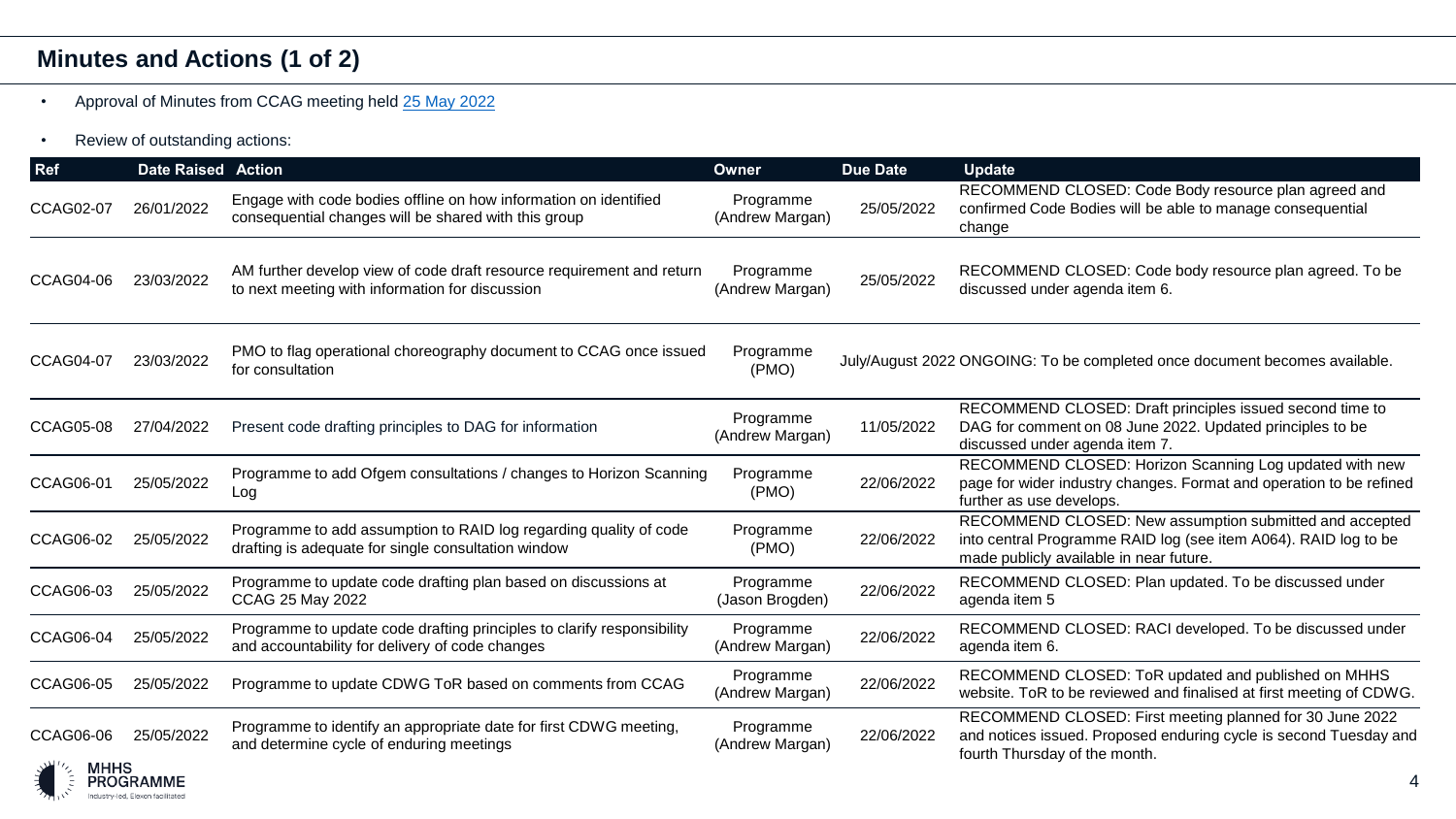# Governance Group Updates

INFORMATION: Updates from MHHS Programme governance groups

Programme – PMO



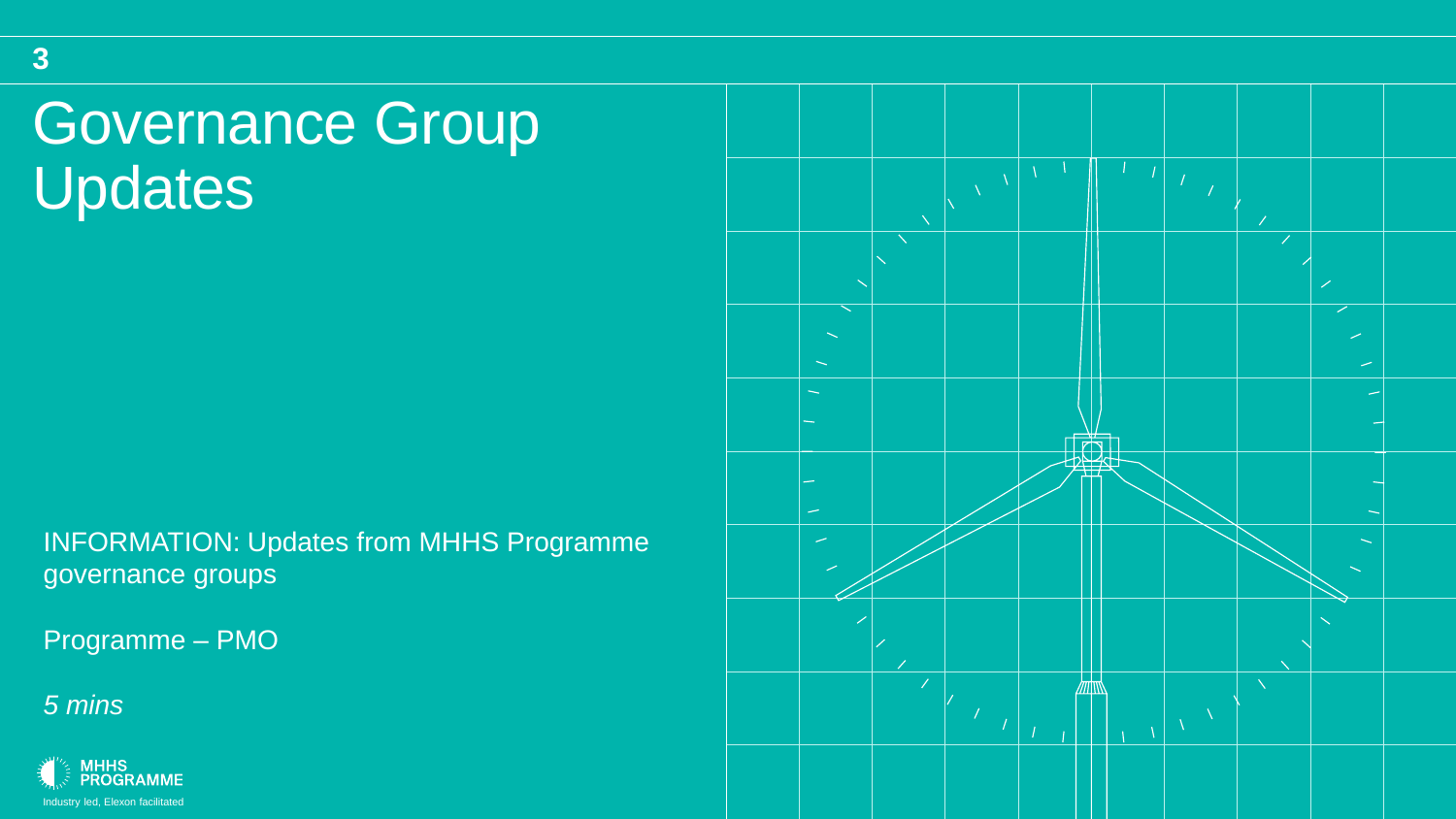#### **L2 and L3 Governance Group Updates**

#### **Update from PSG 08 June 2022**

- **1. Planning –** The Programme provided an update on the Programme re-plan and presented the Programme Interim Plan.
- **2. Design risks**  The Programme design team gave an update on the progress of the Programme Design. This included the rationale behind the decision to delay release of Tranche 4 artefacts to July.
- **3. CR008** The PSG approved of CR008.
- **4. Mobilisation and M3**  The PSG discussed requirements for mobilisation and made a decision to raise CR007 to impact assessment. This Change Request moves M3 to the end of September 2022.
- **5. IPA**  The PSG approved the Independent Programme Assurance Framework (IPAF). The IPA provided an overview of their current activity.
- **6. Programme Outcomes and KPIs –** the PSG approved the Programmes Benefits Realisation Plan subject to updates discussed in PSG.
- **7. E2E Testing and Integration Strategy The** Programme gave an overview of the purpose of the strategy, the phases and stages of testing (SIT, PIT and UIT), and participant roles in the E2E Testing and Integration Strategy.

#### [Link to the PSG Headline Report](https://mhhsprogramme-production-cdn.s3.eu-west-2.amazonaws.com/wp-content/uploads/2022/06/09161911/MHHS-DEL452-Programme-Steering-Group-08-June-2022-Headline-Report-v1.0.pdf)

#### **Update from DAG 08 June 2022**

- **1. Tranche 4 Update**  The Design Team provided an urgent update on the schedule for the drafting, review, and approval of the Tranche 4 (T4) design artefacts. Release of the T4 artefacts will be delayed to ensure quality and due to additional complexity identified in the design process as well as the very high volume of comments received in previous review tranches. A revised schedule will be release shortly, and other design activities (e.g. Tranche 3 review) will continue. DAG members were grateful for the open and transparent update.
- **2. Open Design Issues Management**  The Programme provided detailed updates on the management of open design issues relating to the conditional approval of Tranche 1. This included an overview of the processes which will underpin the resolution management for outstanding comments and issues, as well as further detail on the conditional approval process, prioritisation of issues, the 'work-off' process and change control process for any issues to be resolved post-M5. DAG members provided views and the Programme took actions to update and refine the processes.
- **3. Tranche 2 Approval** DAG conditionally approved the Tranche 2 design artefacts subject to resolution of outstanding design issues. Further detail is available in the [DAG Minutes and Actions.](https://www.mhhsprogramme.co.uk/dag/)

[Link to the DAG Headline Report.](https://mhhsprogramme-production-cdn.s3.eu-west-2.amazonaws.com/wp-content/uploads/2022/06/09155415/DAG-08-June-2022-Headline-Report-and-Attachments.zip)

#### **Programme Steering Group (PSG) Design Advisory Group (DAG) Testing and Migration Advisory Group (TMAG)**

#### **Agenda items for TMAG 15 June 2022**

- **1. Data Quality –** The TMAG will hear outputs from the Data Working Group (DWG) and discuss feedback from TMAG members on several questions related to data quality.
- **2. Migration Working Group (MWG) update**  The TMAG will hear outputs and agreements from the MWG
- **3. Qualification Working Group mobilization –** The TMAG will discuss mobilization of the new working group in August
- **4. Working group plan –** The TMAG will confirm if current structure and number of working groups is sustainable

The meeting papers will be published [here](https://www.mhhsprogramme.co.uk/tmag/)

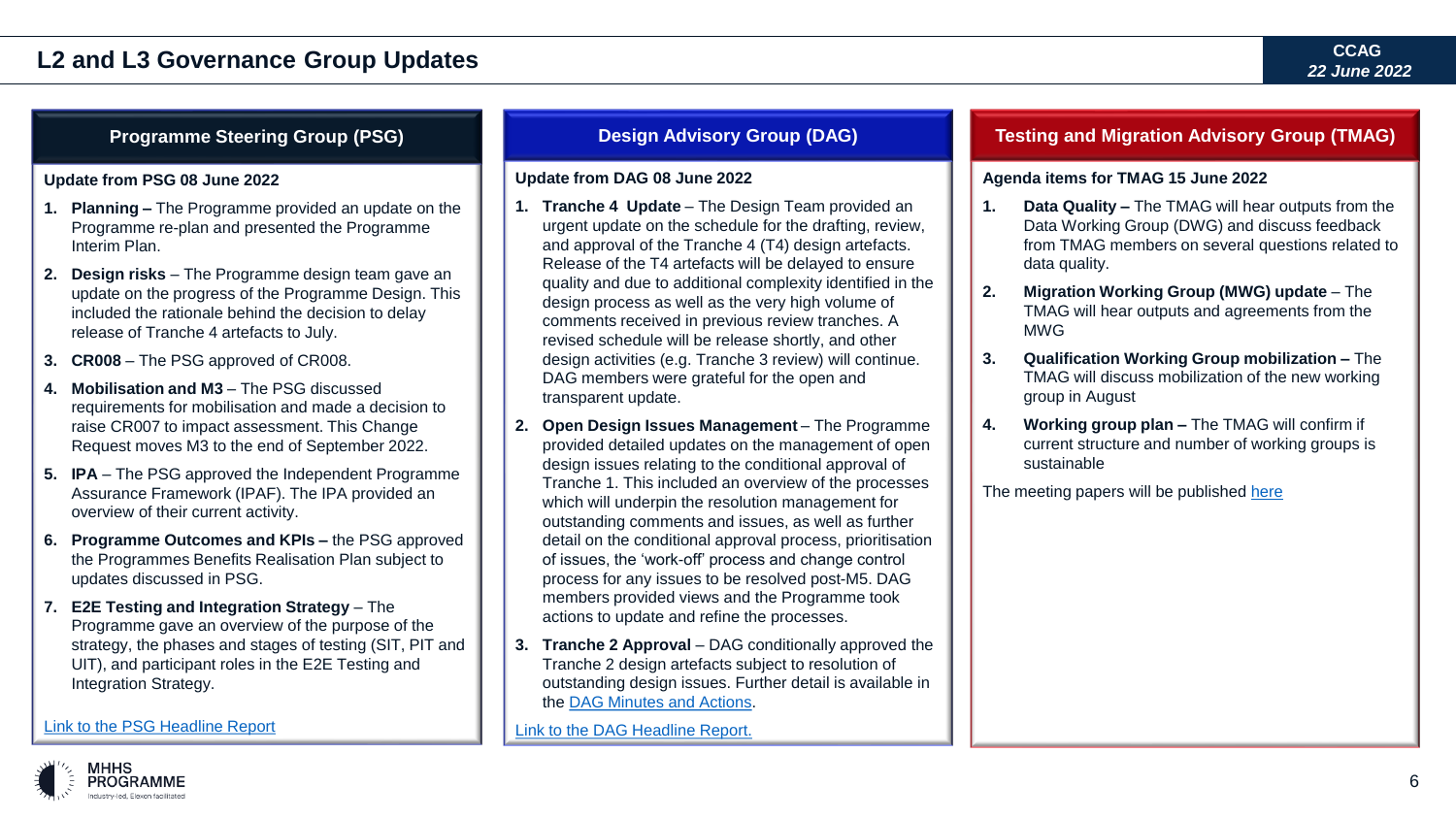# Horizon Scanning

DISCUSSION: Review code changes relevant to the MHHS Programme and identify any actions required to minimise risks/impacts

Programme – Matthew McKeon

*10 mins*

**4**



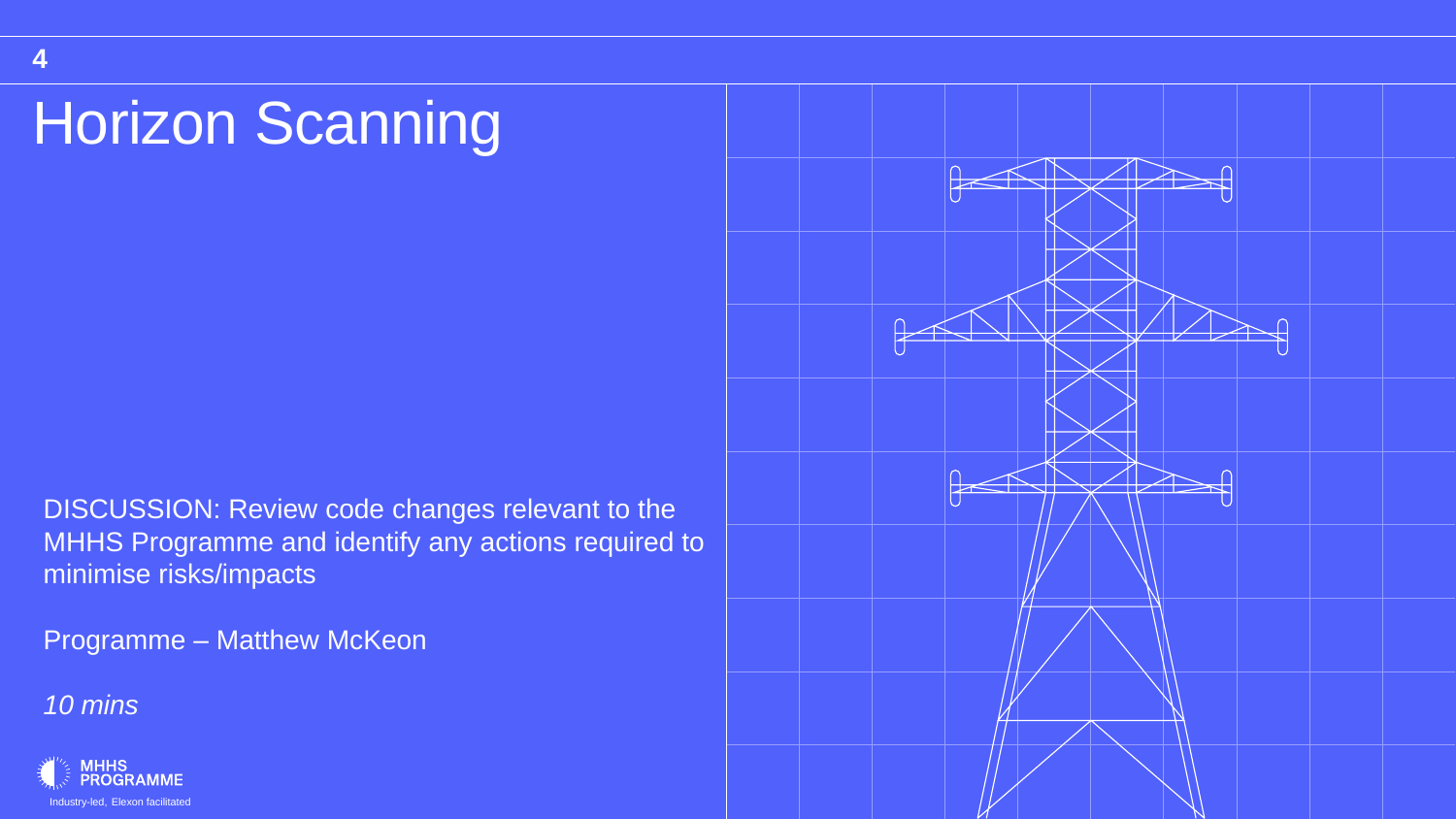#### **Horizon Scanning Log**





Live log available on the [MHHS Portal –](https://mhhsprogramme.sharepoint.com/sites/Market-wideHalfHourlySettlement/Governance/Forms/AllItems.aspx) please contact [PMO@mhhsprogramme.co.uk](mailto:PMO@mhhsprogramme.co.uk) if you require access Direct link: [MHHS-DEL387 CCAG Code Change Horizon Scanning Log v1.0](https://mhhsprogramme.sharepoint.com/:x:/s/Market-wideHalfHourlySettlement/EdB-CGhF1flKs5etoK6TexABa_gUpYXfEMHnsfRGoFMUJA?e=03VoNS)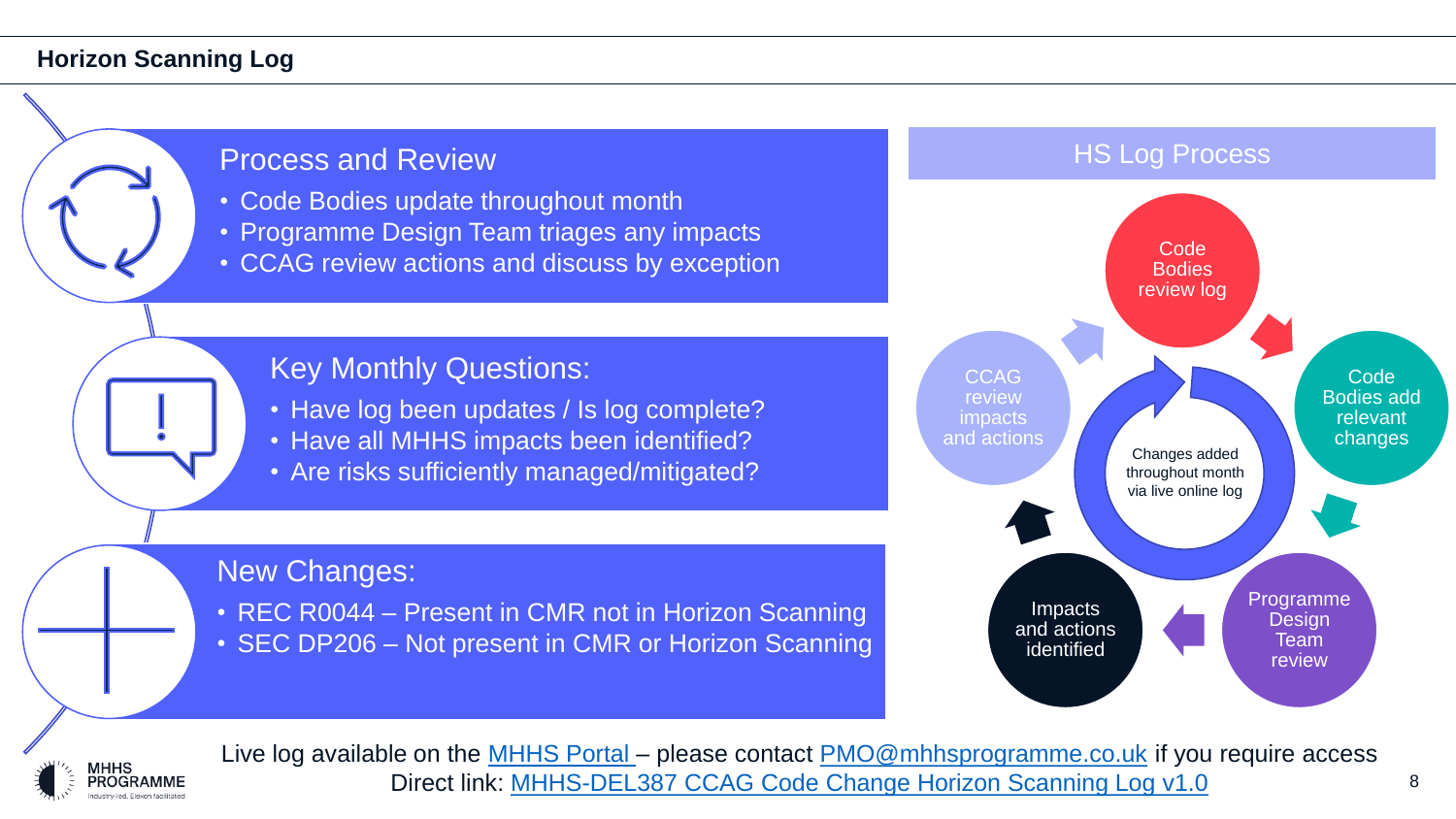# Code Drafting Planning

DISCUSSION: Discuss planning inputs, including CCAG input on post M5 replan, code draft review process, detailed code drafting plan, and code release strategy

Programme – Martin Cranfiield (PMO)



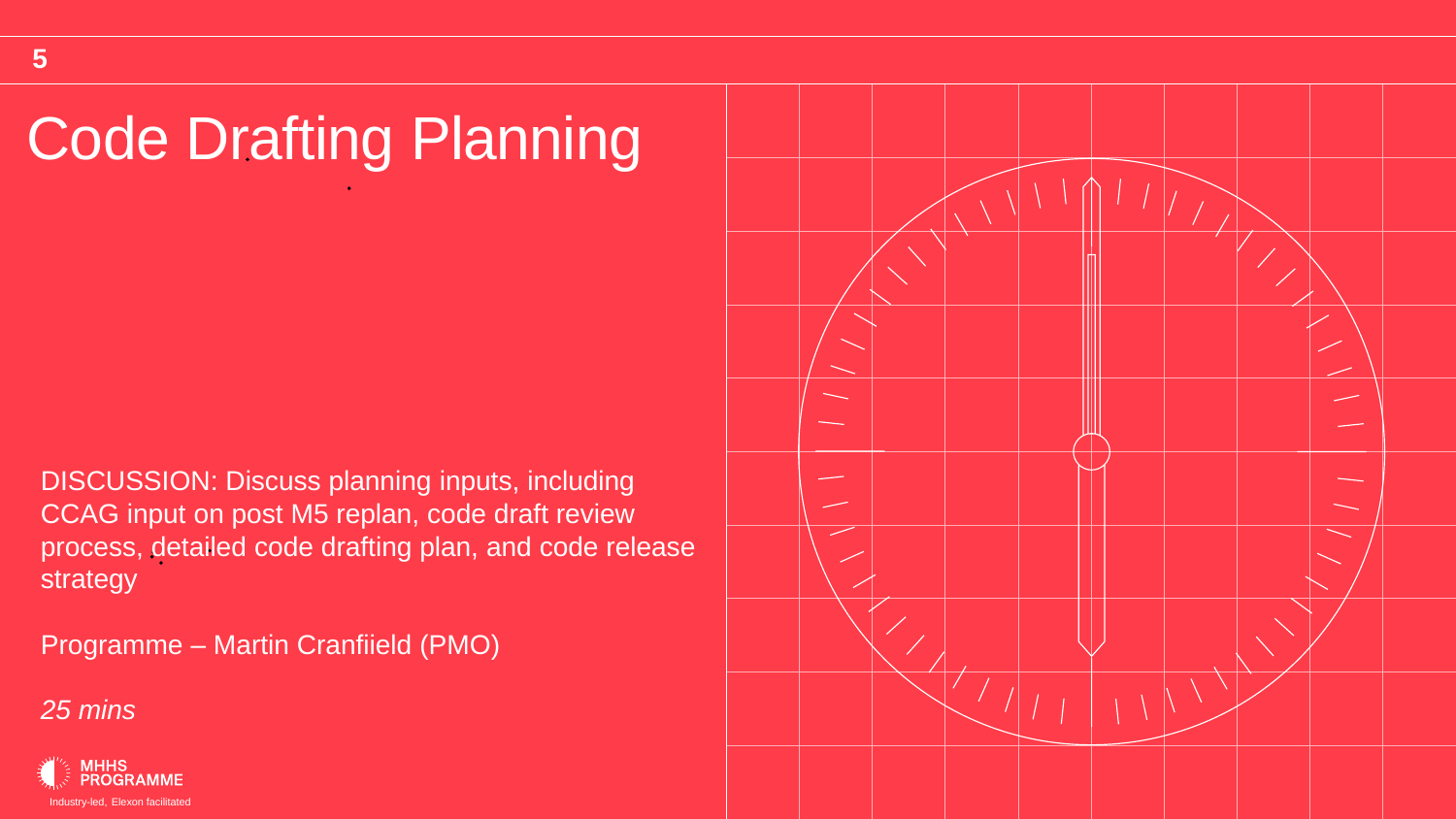# **Objectives:**

- 1. Present the version of the CCAG plan to M8, developed iteratively by the CCAG, code bodies and **MHHSP**
- 2. Hear feedback from CCAG members on the content of the plan

## **The ask for CCAG members:**

### **Please review the CCAG plan in detail and provide feedback ahead of the CCAG meeting. For example:**

- Can the topic areas run in parallel as presented?
- Are there any activities missing from the plan?
- Can you resource against the timelines in the plan**?**

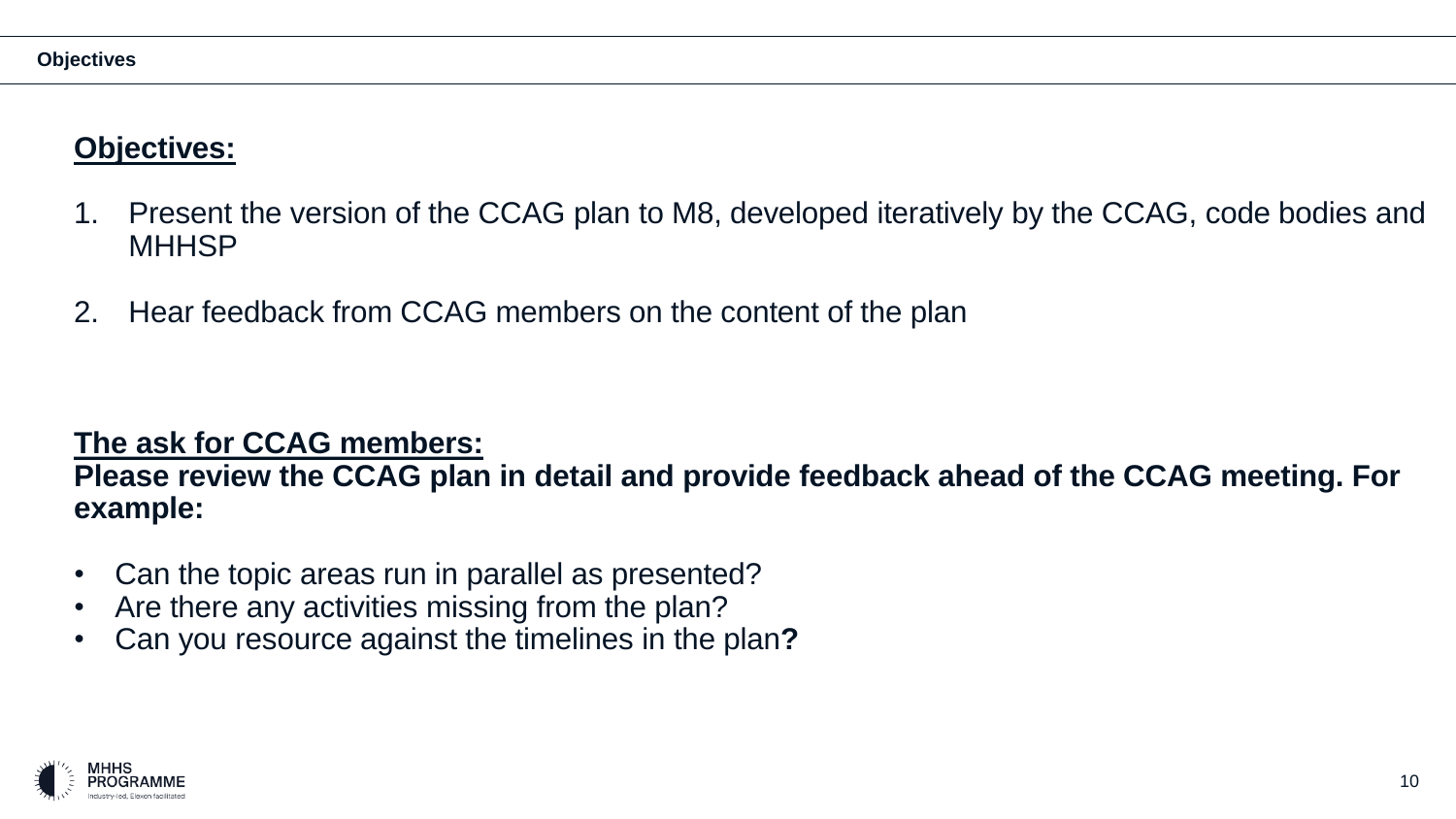#### **Code drafting steps and review cycles**

#### **Topic area drafting and review process**

|   |                                                                         | Week 1 | Week 2       | Week 3 | Week 4 | Week 5   | Week 6                | Week 7 | Week 8 | Week 9 | Week 10                          | Week 11                  | Week 12                                     |                                        |
|---|-------------------------------------------------------------------------|--------|--------------|--------|--------|----------|-----------------------|--------|--------|--------|----------------------------------|--------------------------|---------------------------------------------|----------------------------------------|
|   | Code drafting takes place offline by<br>relevant drafting lead(s)       |        | 3 to 5 weeks |        |        |          |                       |        |        |        |                                  |                          |                                             | <b>CDWGs</b><br>utilized to<br>discuss |
| 2 | Internal review - cross checks by code<br>drafters                      |        |              |        |        | 1.5 week | Draft code            |        |        |        |                                  |                          |                                             | issues as<br>required                  |
| 3 | Mini-consultation - whole industry review                               |        |              |        |        |          | issued to<br>industry |        |        |        | Outputs of mini-<br>consultation |                          |                                             |                                        |
| 4 | Code drafters update and issue outputs<br>of mini-consultation to CDWG  |        |              |        |        |          |                       |        | 1 week |        | issued to CDWG                   | All CDWG feedback        |                                             |                                        |
| 5 | CDWG reviews and provides<br>feedback/comments                          |        |              |        |        |          |                       |        |        |        |                                  | issued to CDWG           | CDWG meeting: resolve                       |                                        |
| 6 | Code drafters analyse and respond to<br>feedback                        |        |              |        |        |          |                       |        |        |        |                                  | 1 week                   | outstanding issues and<br>recommend to CCAG |                                        |
|   | Code drafters update following CDWG                                     |        |              |        |        |          |                       |        |        |        |                                  | 0.5                      |                                             |                                        |
| 8 | CCAG approve topic drafting is stable<br>and topic area can be 'closed' |        |              |        |        |          |                       |        |        |        |                                  | Papers issued<br>to CCAG |                                             | CCAG<br>meeting:<br>approval           |



Next topic area drafting begins

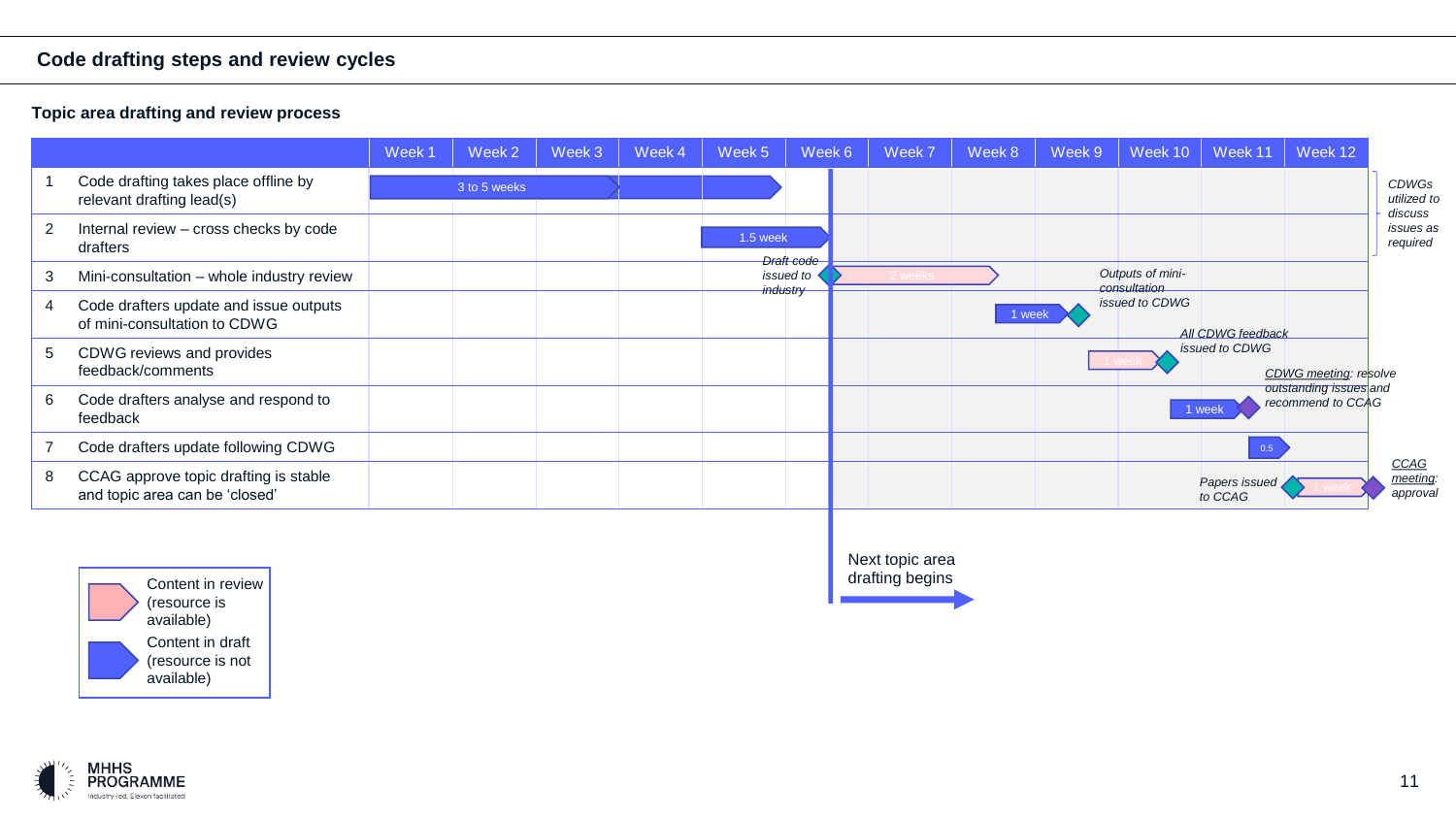|               | Code draft plan to M6                                             |                                                                                                                                  | M <sub>5</sub> |           |           |                       |                  |           |                       |                  |           |           |           | M6        |                |                  | Primary<br>Release |                  |           |           |
|---------------|-------------------------------------------------------------------|----------------------------------------------------------------------------------------------------------------------------------|----------------|-----------|-----------|-----------------------|------------------|-----------|-----------------------|------------------|-----------|-----------|-----------|-----------|----------------|------------------|--------------------|------------------|-----------|-----------|
|               | <b>Activity</b>                                                   |                                                                                                                                  | Aug<br>22      | Sep<br>22 | Oct<br>22 | <b>Nov</b><br>22      | <b>Dec</b><br>22 | Jan<br>23 | Feb<br>23             | <b>Mar</b><br>23 | Apr<br>23 | May<br>23 | Jun<br>23 | Jul<br>23 | Aug<br>23      | <b>Sep</b><br>23 | Oct<br>23          | <b>Nov</b><br>23 | Dec<br>23 | Jan<br>24 |
| $\mathsf{A}$  | <b>Planning</b>                                                   | Impact assess design, finalise plan, define<br>M6-8 acceptance criteria (4 wks)                                                  | $4$ wk         |           |           |                       |                  |           |                       |                  |           |           |           |           |                |                  |                    |                  |           |           |
| $\sf B$       | <b>Data Services</b><br>(BSC)                                     | Drafting (4 wks) and review cycles (8 wks)                                                                                       |                |           | 12 weeks  |                       |                  |           |                       |                  |           |           |           |           |                |                  |                    |                  |           |           |
| $\mathsf C$   | <b>Metering</b><br><b>Services (REC)</b>                          | Drafting (some soft-start) (4 wks) and<br>review cycles (8 wks)                                                                  |                |           | 12 weeks  |                       |                  |           |                       |                  |           |           |           |           |                |                  |                    |                  |           |           |
| D             | <b>BSC Central</b><br><b>Services (BSC)</b>                       | Drafting (3 wks +1*) and review cycles (8<br>wks)                                                                                |                |           |           | 12 weeks (+2 at xmas) |                  |           |                       |                  |           |           |           |           |                |                  |                    |                  |           |           |
| $\mathsf E$   | Registration<br>(REC and BSC)                                     | Drafting (some soft-start) (4 wks +1*) and<br>review cycles (8 wks)                                                              |                |           |           | 13 weeks (+2 at xmas) |                  |           |                       |                  |           |           |           |           |                |                  |                    |                  |           |           |
| F             | <b>Review</b>                                                     | Mid-point assessment of process (2 wks)                                                                                          |                |           |           |                       | $\vert 2 \vert$  |           |                       |                  |           |           |           |           |                |                  |                    |                  |           |           |
| ${\mathsf G}$ | Governance<br>(REC and BSC)                                       | Drafting $(3 \text{ wks} + 1^*)$ and review cycles $(8 \text{ m})$<br>wks)                                                       |                |           |           |                       |                  |           | 12 weeks (+2 at xmas) |                  |           |           |           |           |                |                  |                    |                  |           |           |
| Η             | <b>Qualification (all</b><br>codes)                               | Assess qual approach & plan (1 wk),<br>drafting $(3 \text{ wks} + 1^*)$ and review cycles $(8 \text{ m})$<br>wks)                |                |           |           |                       |                  |           | 13 weeks (+2 at xmas) |                  |           |           |           |           |                |                  |                    |                  |           |           |
|               | <b>Interfaces / Data</b><br><b>Specification</b><br>(REC and BSC) | Drafting $(3 \text{ wks} + 1^*)$ and review cycles $(8 \text{ m})$<br>wks)                                                       |                |           |           |                       |                  |           |                       | 12 weeks         |           |           |           |           |                |                  |                    |                  |           |           |
|               | <b>Transition Text</b><br>(all codes)                             | Drafting (3 wks +1*) and review cycles (8<br>wks). Soft start during previous topics                                             |                |           |           |                       |                  |           |                       | 12 weeks         |           |           |           |           |                |                  |                    |                  |           |           |
| Κ             | Topic area mop<br>up                                              | Review & plan (2 wks).<br>Drafting (2 wks). Review cycles (8 wks)                                                                |                |           |           |                       |                  |           |                       |                  |           | 12 weeks  |           |           |                |                  |                    |                  |           |           |
| L             | <b>Finalise and</b><br>consistency<br>check                       | • Gap analysis and consistency check (4<br>wks)<br>• Finalise documentation (2 wks)<br>• Final consultation and approval (7 wks) |                |           |           |                       |                  |           |                       |                  |           |           | 12 weeks  |           | M <sub>6</sub> |                  |                    |                  |           |           |
|               | ر/ الله<br><b>MHHS</b>                                            |                                                                                                                                  |                |           |           |                       |                  |           | 12 months             |                  |           |           |           |           |                |                  |                    |                  |           |           |



\*an additional week has been added to the durations provided in the resource plan to allow for the parallel running of topic areas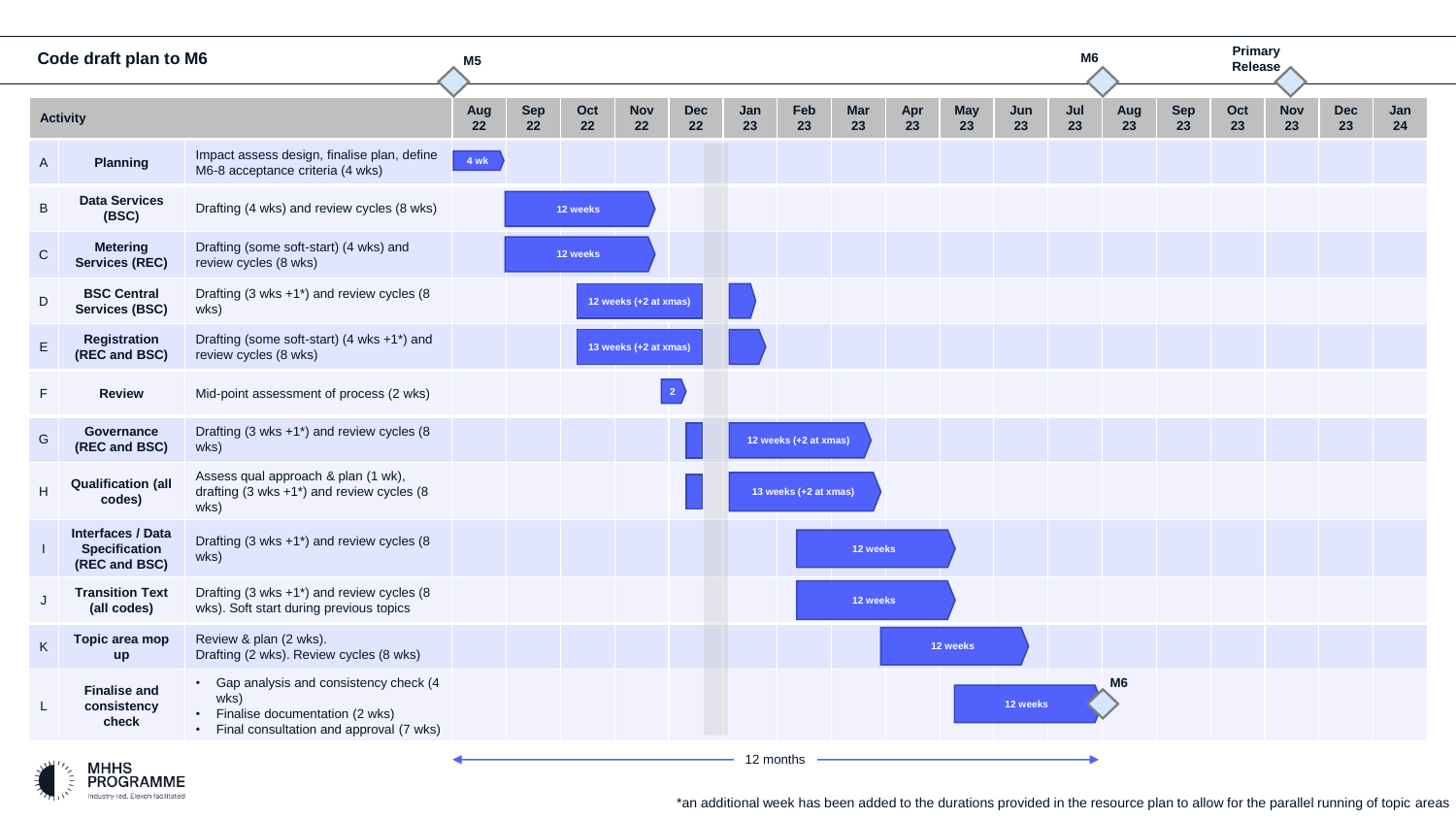### **Release plan for M7 and M8**

|         |                                     |                                                                                                                                                                                    |           |                  |           |           | M6        |                  | <b>Primary</b><br>Release |                  |                  | Back up<br>Release |           |                  | Qualification<br>start |  |  |  |
|---------|-------------------------------------|------------------------------------------------------------------------------------------------------------------------------------------------------------------------------------|-----------|------------------|-----------|-----------|-----------|------------------|---------------------------|------------------|------------------|--------------------|-----------|------------------|------------------------|--|--|--|
|         | <b>Activity</b>                     |                                                                                                                                                                                    | Apr<br>23 | <b>May</b><br>23 | Jun<br>23 | Jul<br>23 | Aug<br>23 | <b>Sep</b><br>23 | Oct<br>23                 | <b>Nov</b><br>23 | <b>Dec</b><br>23 | Jan<br>24          | Feb<br>24 | <b>Mar</b><br>24 | Apr<br>24              |  |  |  |
| M       | <b>SMAP prep</b>                    | Programme gives trigger to begin prep<br>for SMAP<br>Ofgem undertakes SMAP prep and<br>$\bullet$<br>delivers M7 ready for November<br>release                                      |           | $3 \text{ mo}$   |           |           | M7        |                  |                           |                  |                  |                    |           |                  |                        |  |  |  |
| N.      | Ofgem<br>consultation &<br>decision | Ofgem issues code to industry (2 wks)<br>$\bullet$<br>28-day consultation<br>$\bullet$<br>Ofgem publishes decision specifying<br>implementation date that may be within<br>56-days |           |                  |           |           |           | 14 wks           |                           |                  |                  |                    |           |                  |                        |  |  |  |
| $\circ$ | <b>Primary release</b>              | Preparation for release<br>$\bullet$<br>Implementation<br>• Post-release support                                                                                                   |           |                  |           |           |           |                  |                           | M8               |                  |                    |           |                  |                        |  |  |  |
| P.      | Back up release                     | Preparation for release<br>$\bullet$<br>Implementation<br>Post-release support                                                                                                     |           |                  |           |           |           |                  |                           |                  |                  |                    |           |                  |                        |  |  |  |

**Questions**:

- Is 14 weeks enough for Ofgem consultation and decision?
- Do you agree with this timeline and process?

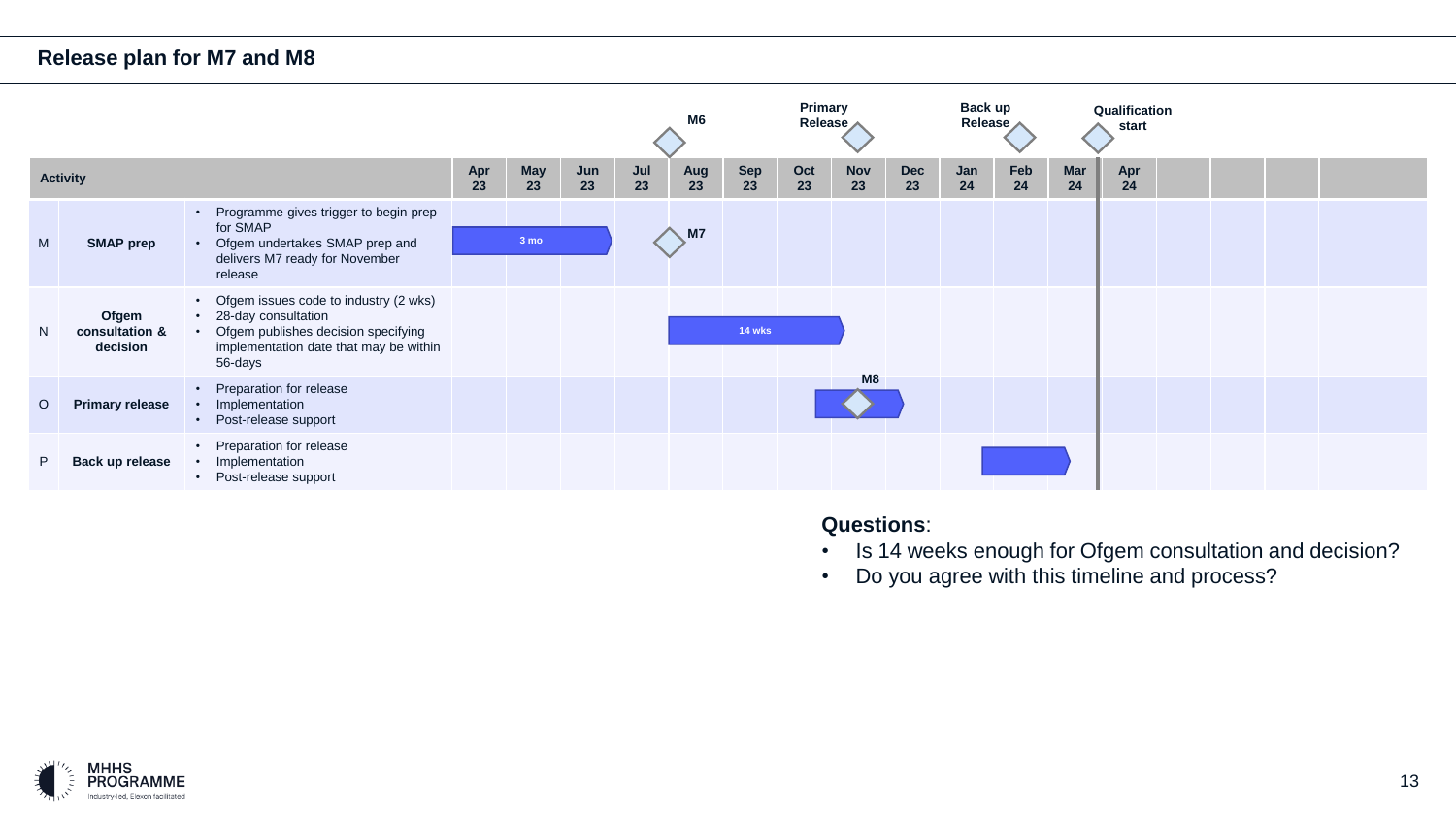# Code Drafting Resourcing Model

DISCUSSION: Discuss Programme and Code Bodies' roles/responsibilities and planned resources

Programme – Andrew Margan



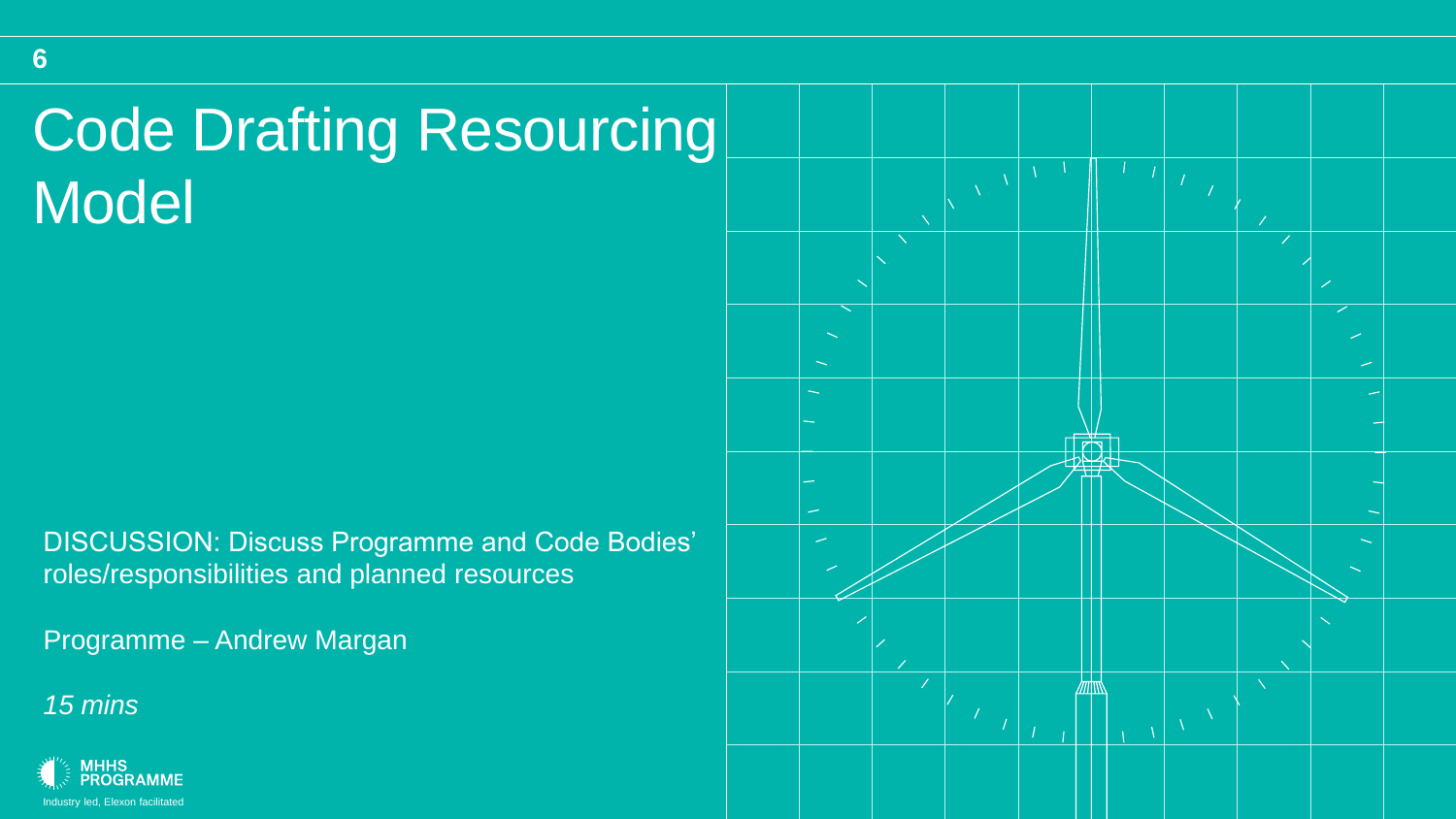#### **MHHS Design Dashboard**

**Below is the Design Dashboard as of 08 June 2022. The dashboard details the number of design artefacts in each review tranche by topic area. It provides a high-level view of the number of design artefacts associated with each topic are.**

**For CCAG members, it provides an indication of the minimum number of artefacts which will require review in relation to the development of code drafting. In this regard, it provides information that may assist resource planning. Code Bodies are invited to consider whether they have sufficient resource allocated for code drafting activities.**

| <b>Tranche</b> | <b>Sub-Group</b>               | <b>Artefacts</b> | <b>Tranche</b> | <b>MHHS Service</b>                                  | <b>Artefacts</b> |
|----------------|--------------------------------|------------------|----------------|------------------------------------------------------|------------------|
|                | Registration                   | 14               |                | Registration                                         | 34               |
|                | Metering & Data Services       | 6                |                | Metering & Data Services                             | 6                |
|                | <b>Elexon Central Services</b> | 4                |                | <b>Elexon Central Services</b>                       | $\overline{4}$   |
|                | <b>DIP Technical Documents</b> | $\overline{2}$   | 4              | <b>Networks</b>                                      | 1                |
|                | Registration                   | 4                |                | Supplier                                             | $\overline{1}$   |
| $\mathbf{2}$   | Metering & Data Services       | 1                |                | Global                                               | 3                |
|                | <b>Elexon Central Services</b> | 12               |                | <b>Technical Architecture</b>                        | 5                |
|                | Registration                   | 0                |                | Registration                                         | 2                |
|                | Metering & Data Services       | 3                |                | Metering & Data Services                             | 1                |
| 3              | <b>Elexon Central Services</b> | 6                | <b>TBC</b>     | Elexon Central Systems                               | 1                |
|                | Global                         | $\mathbf 0$      |                | Consumption Adjustment/Settlement<br><b>Disputes</b> | $\overline{2}$   |
|                | <b>Technical Architecture</b>  | 1                |                | Network                                              | 1                |

NOTE: A detailed breakdown of the status of each design artefact can be found in the [Design Artefact Tracker](https://mhhsprogramme.sharepoint.com/:x:/s/Market-wideHalfHourlySettlement/ERGk8L2TaCRGoU8kThl19RsB3QbABmw2bXzHaqYWFwH1lQ?e=kGmoss)

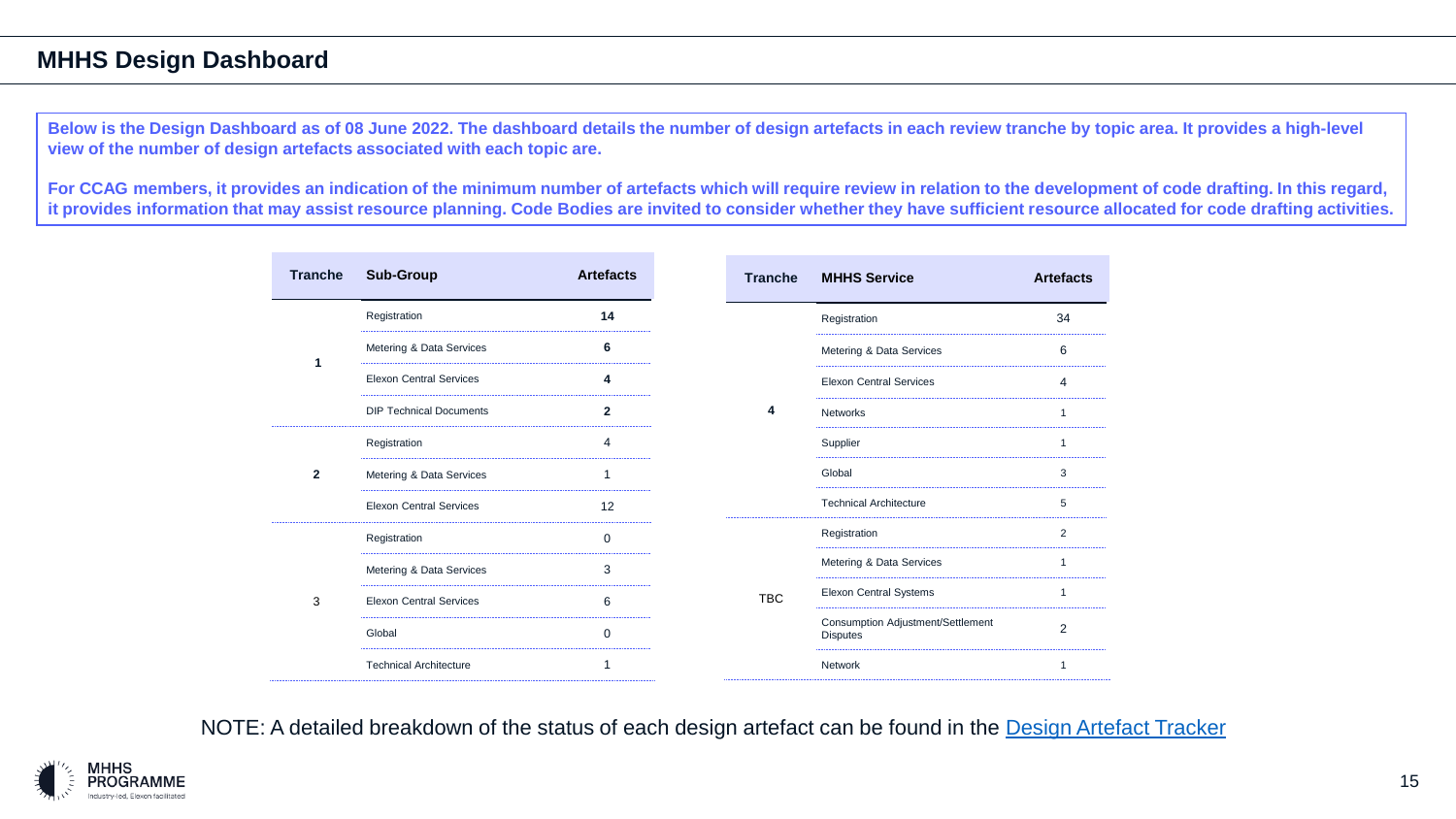### **Code Drafting RACI (Page 1 of 2)**

### Code Drafting RACI Matrix

| <b>Code Drafting</b><br><b>RACI</b> | Project lead ship<br>(SRO/CPT) | Project Team<br>(PMO) | <b>Code Bodies</b><br>(MHHSP, BSC, REC,<br>DCUSA, CUSC,<br>SEC) | Ofgem | <b>CCAG Members</b> | Programme<br>Participants/<br><b>CDWG</b> |                    |
|-------------------------------------|--------------------------------|-----------------------|-----------------------------------------------------------------|-------|---------------------|-------------------------------------------|--------------------|
| <b>Central activities</b>           |                                |                       |                                                                 |       |                     |                                           |                    |
| <b>Strategy</b>                     | R/A                            |                       |                                                                 |       | $\mathsf{C}$        |                                           |                    |
| Planning                            | $\mathsf{A}$                   | R                     |                                                                 |       | $\mathsf{C}$        |                                           |                    |
| Resource Management                 | R/A                            |                       | $\mathsf{R}$                                                    |       | $\mathsf{C}$        |                                           |                    |
| Plan Management                     | $\mathsf{A}$                   | R                     | $\mathsf C$                                                     |       | $\mathsf{C}$        |                                           |                    |
|                                     |                                |                       |                                                                 |       |                     |                                           |                    |
| <b>Meeting Management</b>           | A                              | $\mathsf{R}$          |                                                                 |       | $\mathsf{C}$        |                                           |                    |
| <b>Code Drafting Process</b>        |                                |                       |                                                                 |       |                     |                                           | <b>Detailed</b>    |
| <b>Code Drafting</b>                | $\mathsf{A}$                   |                       | $\mathsf{R}$                                                    |       |                     |                                           |                    |
| Drafting QA                         | $\mathsf{A}$                   |                       | R                                                               |       |                     |                                           | code               |
| Consultation                        | $\mathsf{A}$                   | $\mathsf{R}$          | C                                                               |       |                     | C                                         | drafting           |
| Query Management                    | A                              | $\mathsf{R}$          | R                                                               |       |                     |                                           |                    |
| <b>Query Resolution</b>             | A                              |                       | R                                                               |       |                     |                                           | <b>RACI matrix</b> |
| <b>CDWG Review</b>                  | $\mathsf{A}$                   | R                     | ${\sf R}$                                                       |       |                     | R                                         |                    |
| <b>Final Drafts</b>                 | R/A                            | $\mathsf{C}$          | $\mathsf{R}$                                                    |       |                     |                                           | next slide         |
|                                     |                                |                       |                                                                 |       |                     |                                           |                    |
| Governance                          |                                |                       |                                                                 |       |                     |                                           |                    |
| <b>CCAG Updates/Escalations</b>     | $\overline{A}$                 | R                     | $\mathsf{R}$                                                    |       | $\mathsf{C}$        |                                           |                    |
| <b>SRO CCAG Recommendation</b>      | A/R                            |                       | $\mathsf C$                                                     |       | $\mathsf{C}$        |                                           |                    |
| Approval and Release                |                                |                       |                                                                 |       |                     |                                           |                    |
| <b>SMAP</b>                         | $\mathsf{C}$                   |                       | $\mathsf{C}$                                                    | R/A   |                     |                                           |                    |
| Consultation                        | $\mathsf{C}$                   |                       | С                                                               | R/A   |                     | С                                         |                    |
| Designation                         |                                |                       |                                                                 | R/A   |                     |                                           |                    |

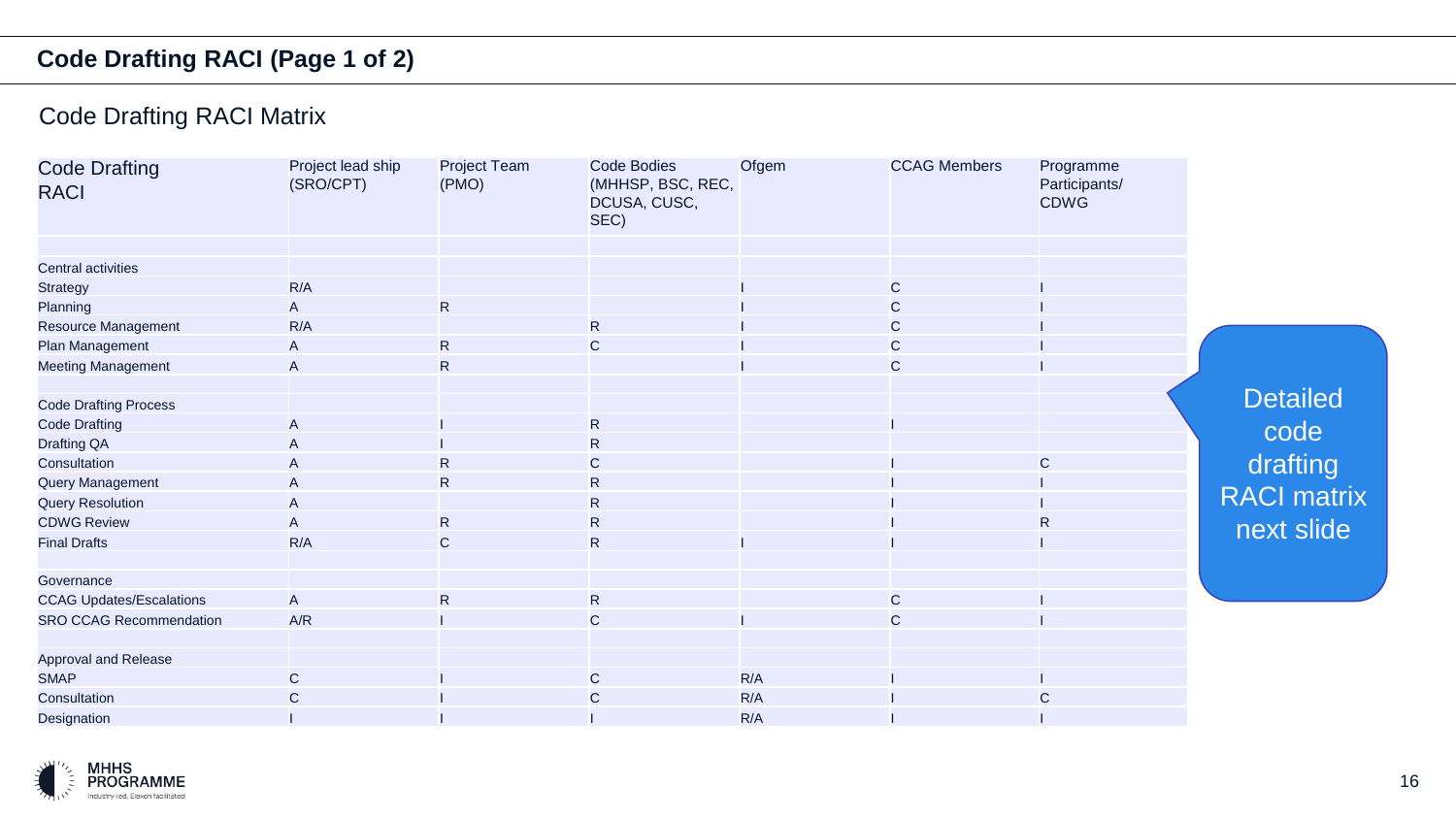### **Code Drafting RACI (Page 2 of 2)**

### Programme and code body detailed code drafting RACI Matrix

| <b>Detailed Code</b><br><b>Drafting RACI</b> | Project lead ship<br>(SRO/CPT) | <b>Project Team</b><br>(PMO) | MHHSP (Design) | <b>BSC</b> (Code<br>Management) | REC (Code<br>Management) | <b>Helix (Central</b><br>Systems) | <b>DCUSA</b> (Code<br>Admin) | <b>CUSC</b> (Code<br>Admin) | SEC (Code<br>Admin) |
|----------------------------------------------|--------------------------------|------------------------------|----------------|---------------------------------|--------------------------|-----------------------------------|------------------------------|-----------------------------|---------------------|
|                                              |                                |                              |                |                                 |                          |                                   |                              |                             |                     |
| <b>Code Drafting</b>                         |                                |                              |                |                                 |                          |                                   |                              |                             |                     |
| <b>Data Services</b>                         |                                |                              | R.             | $\mathsf{C}$                    | $\mathsf{C}$             | $\mathbf{C}$                      | $C^*$                        | $C^*$                       | $C^*$               |
| <b>Metering Services</b>                     |                                |                              | C.             |                                 | R.                       |                                   | $C^*$                        | $C^*$                       | $C^*$               |
| <b>BSC Central Services</b>                  |                                |                              | $\mathsf{C}$   | $\mathsf{C}$                    |                          | R.                                | $C^*$                        | $C^*$                       | $C^*$               |
| Interfaces                                   |                                |                              | R.             |                                 | R.                       | R.                                | $C^*$                        | $C^*$                       | $C^*$               |
| Registration                                 |                                |                              | R.             | $\mathsf{C}$                    | $\mathsf{C}$             | $\mathsf{C}$                      | $C^*$                        | $C^*$                       | $C^*$               |
| Governance                                   |                                |                              | R.             | C.                              | R.                       | C.                                | $C^*$                        | $C^*$                       | $C^*$               |
| Qualification                                | $\sim$                         |                              | $\mathsf{C}$   | $\mathsf{C}$                    |                          | R/A                               | $C^*$                        | $C^*$                       | $C^*$               |
| <b>Transition Text</b>                       |                                |                              | R.             | $\mathsf{C}$                    | $\mathsf{R}$             | $\mathsf{C}$                      | $C^*$                        | $C^*$                       | $C^*$               |
| Performance Assurance                        | $\sim$<br>◡                    |                              | $\sim$<br>U    | $\mathsf{C}$                    | R.                       | R/A                               |                              |                             |                     |
| Cross Check/Mop up                           |                                |                              | R              | $\mathsf{C}$                    | R                        | $\mathbf{C}$                      | R.                           | R.                          | R.                  |

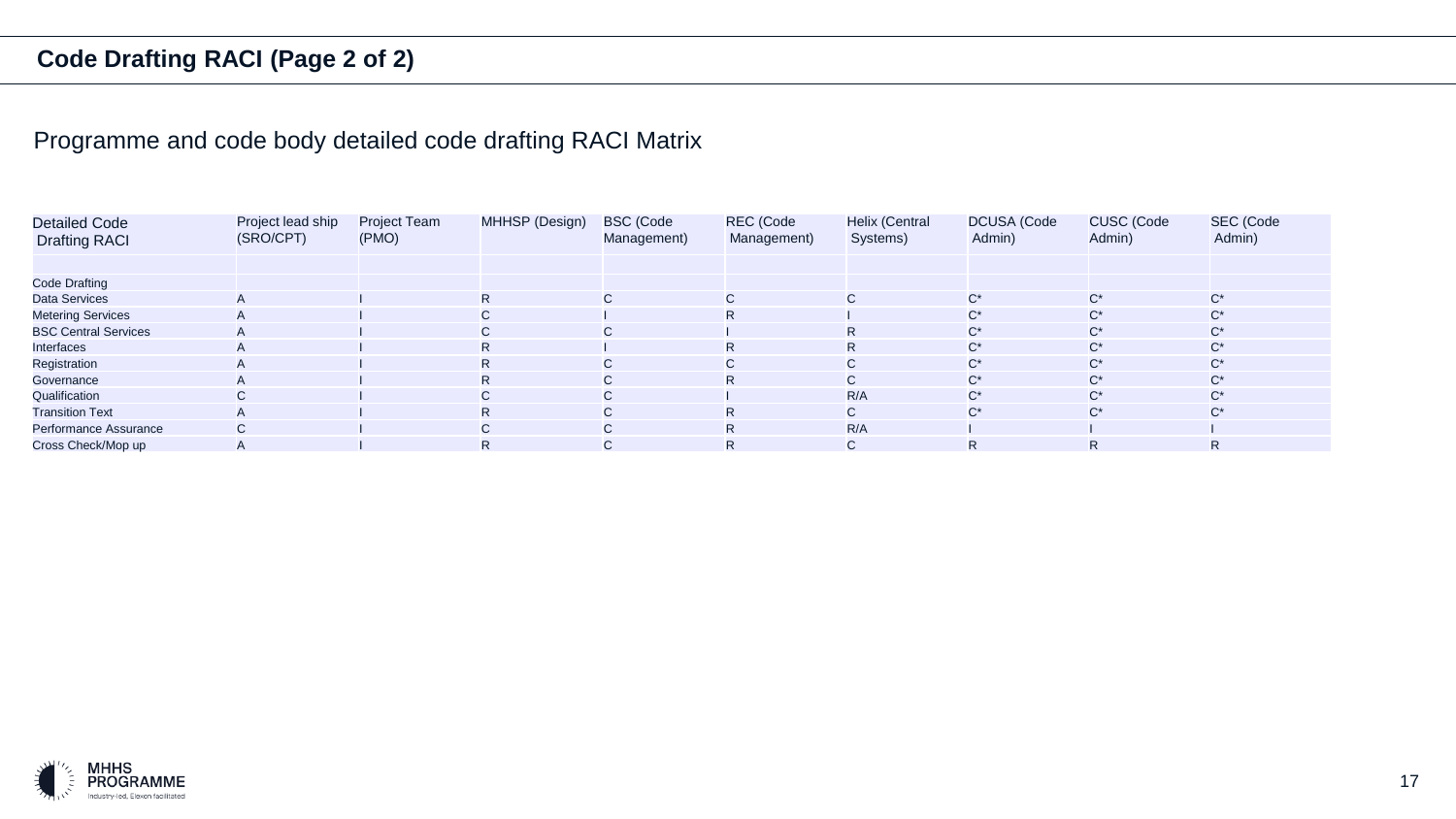| <b>Drafting sequence</b>                                                                                                                             | $\mathbf{1}$ | $\overline{2}$           |                          | 3 <sup>1</sup> | 5 <sup>1</sup>     |             | 6 <sup>1</sup> | 8 <br>7 <sup>1</sup> |                                 | 10<br>9 <sup>1</sup> | 11                     |               |
|------------------------------------------------------------------------------------------------------------------------------------------------------|--------------|--------------------------|--------------------------|----------------|--------------------|-------------|----------------|----------------------|---------------------------------|----------------------|------------------------|---------------|
|                                                                                                                                                      |              |                          |                          |                | <b>BSC Central</b> |             |                | Consequential        |                                 |                      |                        |               |
| <b>Topic</b>                                                                                                                                         |              | Planning   Data Services | <b>Metering Services</b> | Registration   | <b>Services</b>    | Interface   | Governance     | Changes              | Consistency Check Qualification |                      | <b>Tranisiton text</b> | Finalise code |
|                                                                                                                                                      |              |                          |                          |                |                    |             |                |                      |                                 |                      |                        |               |
| <b>Lead Code</b>                                                                                                                                     | <b>PMO</b>   | <b>BSC</b>               | <b>REC</b>               | <b>Both</b>    | <b>BSC</b>         | <b>Both</b> | Both           | Both                 | All                             | <b>Both</b>          | All                    |               |
| <b>BSC/MHHSP</b>                                                                                                                                     |              | Primary                  |                          | <b>Both</b>    | Primary            | <b>Both</b> | <b>Both</b>    | <b>Both</b>          | <b>BSC</b>                      | <b>Both</b>          | <b>BSC</b>             | <b>Both</b>   |
| <b>Resource required</b>                                                                                                                             |              | $2$ FTE                  |                          | $2$ FTE        | 2 FTE              | $2$ FTE     | $2$ FTE        | 2 FTE                | 2 FTE                           | 2 FTE                | $2$ FTE                | 2 FTE         |
| <b>Time required</b>                                                                                                                                 |              | 15 WD                    |                          | 15 WD          | 15 WD              | 8 WD        | 8 WD           | <b>15WD</b>          | 15 WD                           | 8 WD                 | 15 WD                  | <b>15 WD</b>  |
| Resource available                                                                                                                                   |              | $2$ FTE                  |                          | $2$ FTE        | $2$ FTE            | $2$ FTE     | 2 FTE          | 2 FTE                | 2 FTE                           | 2 FTE                | $2$ FTE                | $2$ FTE       |
| Time available                                                                                                                                       |              | 15 WD                    |                          | 15 WD          | 15 WD              | 15 WD       | 15 WD          | <b>15 WD</b>         | 15 WD                           | 15 WD                | 15 WD                  | <b>15 WD</b>  |
| Gap                                                                                                                                                  |              |                          |                          |                |                    |             |                |                      |                                 |                      |                        |               |
| REC                                                                                                                                                  |              |                          | Primary                  | <b>Both</b>    |                    | Both        | <b>Both</b>    | Both                 | <b>Both</b>                     | <b>Both</b>          | Both                   | <b>Both</b>   |
| <b>Resource required</b>                                                                                                                             |              |                          | $2$ FTE                  | $2$ FTE        |                    | $2$ FTE     | $2$ FTE        | 2 FTE                | $2$ FTE                         | 2 FTE                | $2$ FTE                | 2 FTE         |
| <b>Time required</b>                                                                                                                                 |              |                          | 25 WD*                   | 25 WD*         |                    | 15 WD       | 15 WD          | <b>15 WD</b>         | <b>15 WD</b>                    | 8 WD                 | <b>15 WD</b>           | <b>15 WD</b>  |
| Resource available                                                                                                                                   |              |                          | $2$ FTE                  | $2$ FTE        |                    | $2$ FTE     | $2$ FTE        | 2 FTE                | $2$ FTE                         | 2 FTE                | $2$ FTE                | $2$ FTE       |
| Time available                                                                                                                                       |              |                          | 25 WD*                   | 25 WD*         |                    | 15 WD       | 15 WD          | <b>15 WD</b>         | <b>15 WD</b>                    | <b>15 WD</b>         | 15 WD                  | 15 WD         |
| Gap                                                                                                                                                  |              |                          |                          |                |                    |             |                |                      |                                 |                      |                        |               |
| SEC**                                                                                                                                                |              |                          |                          |                |                    |             |                |                      |                                 |                      |                        |               |
| Resource required                                                                                                                                    |              | $1$ FTE                  | 1 FTE                    | $1$ FTE        | $1$ FTE            | $1$ FTE     | $1$ FTE        | $1$ FTE              | $1$ FTE                         | $1$ FTE              | $1$ FTE                | $1$ FTE       |
| <b>Time required</b>                                                                                                                                 |              | 1 WD                     | 1 WD                     | 1 WD           | 1 WD               | 1 WD        | 1 WD           | 1 WD                 | 1 WD                            | 1 WD                 | 1 WD                   | 1 WD          |
| Resource available                                                                                                                                   |              | 1 FTE                    | 1 FTE                    | 1 FTE          | 1 FTE              | 1 FTE       | 1 FTE          | 1 FTE                | 1 FTE                           | 1 FTE                | 1 FTE                  | 1 FTE         |
| Time available                                                                                                                                       |              | 1 WD                     | 1 WD                     | 1 WD           | 1 WD               | 1 WD        | 1 WD           | 1 WD                 | 1 WD                            | 1 WD                 | 1 WD                   | 1 WD          |
| Gap                                                                                                                                                  |              |                          |                          |                |                    |             |                |                      |                                 |                      |                        |               |
| DCUSA**                                                                                                                                              |              |                          |                          |                |                    |             |                |                      |                                 |                      |                        |               |
| Resource required                                                                                                                                    |              | 1 FTE                    | 1 FTE                    | $1$ FTE        | 1 FTE              | 1 FTE       | 1 FTE          | 1 FTE                | 1 FTE                           | $1$ FTE              | $1$ FTE                | $1$ FTE       |
| <b>Time required</b>                                                                                                                                 |              | 1 WD                     | 1 WD                     | 1 WD           | 1 WD               | 1 WD        | 1 WD           | 1 WD                 | 1 WD                            | 1 WD                 | 1 WD                   | 1 WD          |
| Resource available                                                                                                                                   |              | $1$ FTE                  | $1$ FTE                  | $1$ FTE        | $1$ FTE            | $1$ FTE     | $1$ FTE        | $1$ FTE              | 1 FTE                           | $1$ FTE              | $1$ FTE                | $1$ FTE       |
| <b>Time available</b>                                                                                                                                |              | 1 WD                     | 1 WD                     | 1 WD           | 1 WD               | 1 WD        | 1 WD           | 1 WD                 | 1 WD                            | 1 WD                 | 1 WD                   | 1 WD          |
| Gap                                                                                                                                                  |              |                          |                          |                |                    |             |                |                      |                                 |                      |                        |               |
| CUSC**                                                                                                                                               |              |                          |                          |                |                    |             |                |                      |                                 |                      |                        |               |
| <b>Resource required</b>                                                                                                                             |              | 1 FTE                    | $1$ FTE                  | $1$ FTE        | $1$ FTE            | $1$ FTE     | 1 FTE          | $1$ FTE              | 1 FTE                           | 1 FTE                | $1$ FTE                | 1 FTE         |
| <b>Time required</b>                                                                                                                                 |              | 1 WD                     | 1 WD                     | 1 WD           | 1 WD               | 1 WD        | 1 WD           | 1 WD                 | 1 WD                            | 1 WD                 | 1 WD                   | 1 WD          |
| Resource available                                                                                                                                   |              | 1 FTE                    | 1 FTE                    | 1 FTE          | 1 FTE              | 1 FTE       | $1$ $FTE$      | 1 FTE                | 1 FTE                           | 1 FTE                | 1 FTE                  | 1 FTE         |
| Time available                                                                                                                                       |              | 1 WD                     | 1 WD                     | 1 WD           | 1 WD               | 1 WD        | 1 WD           | 1 WD                 | 1 WD                            | 1 WD                 | 1 WD                   | 1 WD          |
| Gap                                                                                                                                                  |              |                          |                          |                |                    |             |                |                      |                                 |                      |                        |               |
| Grid**                                                                                                                                               |              |                          |                          |                |                    |             |                |                      |                                 |                      |                        |               |
| <b>Resource required</b>                                                                                                                             |              | 1 FTE                    | $1$ FTE                  | $1$ FTE        | $1$ FTE            | $1$ FTE     | $1$ FTE        | $1$ FTE              | 1 FTE                           | 1 FTE                | 1 FTE                  | 1 FTE         |
| <b>Time required</b>                                                                                                                                 |              | 1 WD                     | 1 WD                     | 1 WD           | 1 WD               | 1 WD        | 1 WD           | 1 WD                 | 1 WD                            | 1 WD                 | 1 WD                   | 1 WD          |
| Resource available                                                                                                                                   |              | $1$ FTE                  | $1$ FTE                  | $1$ FTE        | $1$ FTE            | 1 FTE       | $1$ FTE        | 1 FTE                | $1$ FTE                         | 1 FTE                | 1 FTE                  | $1$ FTE       |
| Time available                                                                                                                                       |              | 1 WD                     | 1 WD                     | 1 WD           | 1 WD               | 1 WD        | 1 WD           | 1 WD                 | 1 WD                            | 1 WD                 | 1 WD                   | 1 WD          |
| Gap                                                                                                                                                  |              |                          |                          |                |                    |             |                |                      |                                 |                      |                        |               |
|                                                                                                                                                      |              |                          |                          |                |                    |             |                |                      |                                 |                      |                        |               |
| * Resource will be allocated to the Metering Service early while Data Service drafting is in progress                                                |              |                          |                          |                |                    |             |                |                      |                                 |                      |                        |               |
| ** Although changes are likely to be less than 1 working day, this value is maintained to ensure there is contingency within the resource allocation |              |                          |                          |                |                    |             |                |                      |                                 |                      |                        |               |

- REC/BSC updates complete
- Plan shows resource required for each topic area
- Code Drafting Plan will rely on this resource view

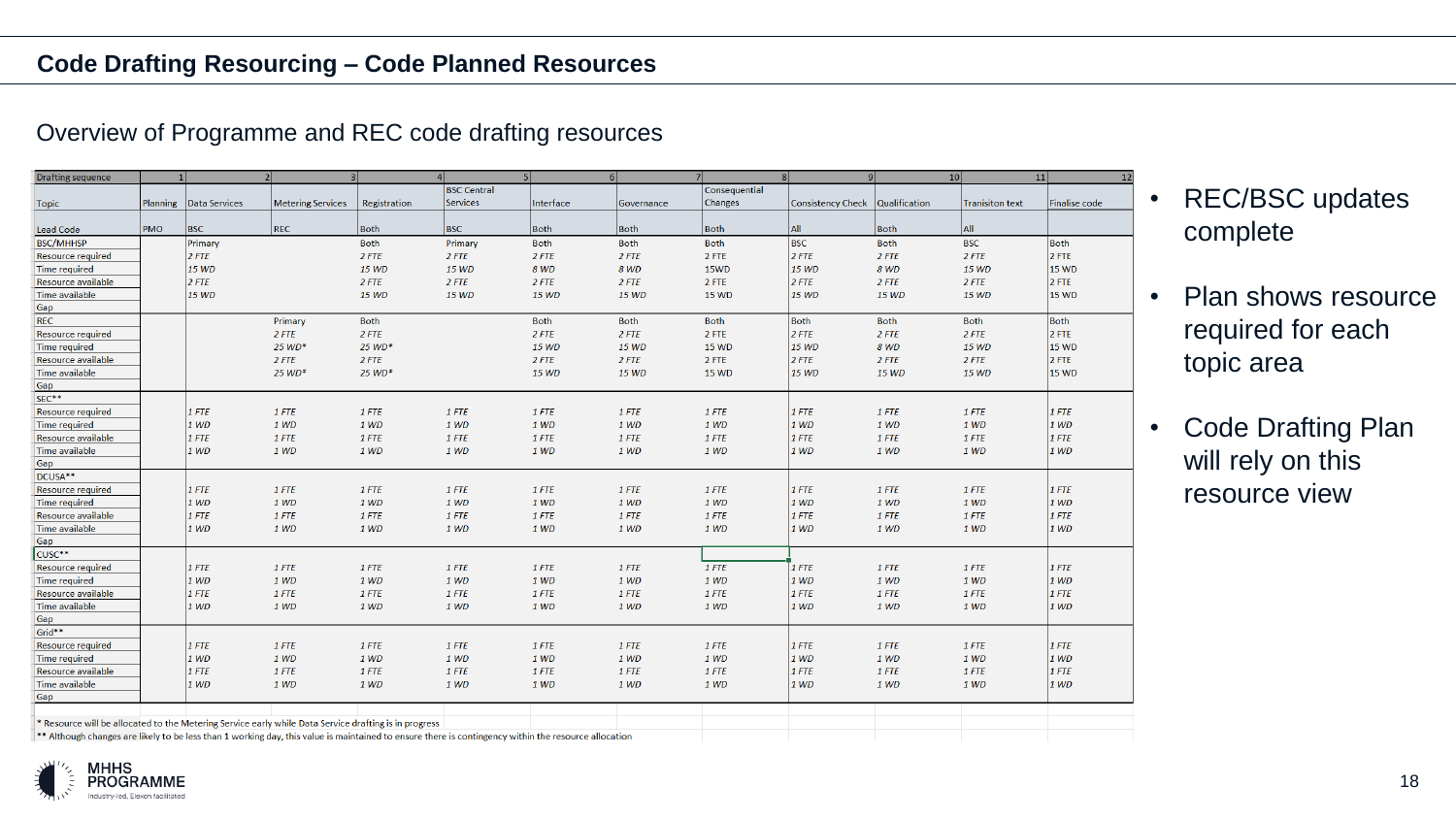# Code Drafting Principles and Approach

DECISION: Review/agree updates to principles following comments at previous CCAG and review by DAG

Programme – Andrew Margan



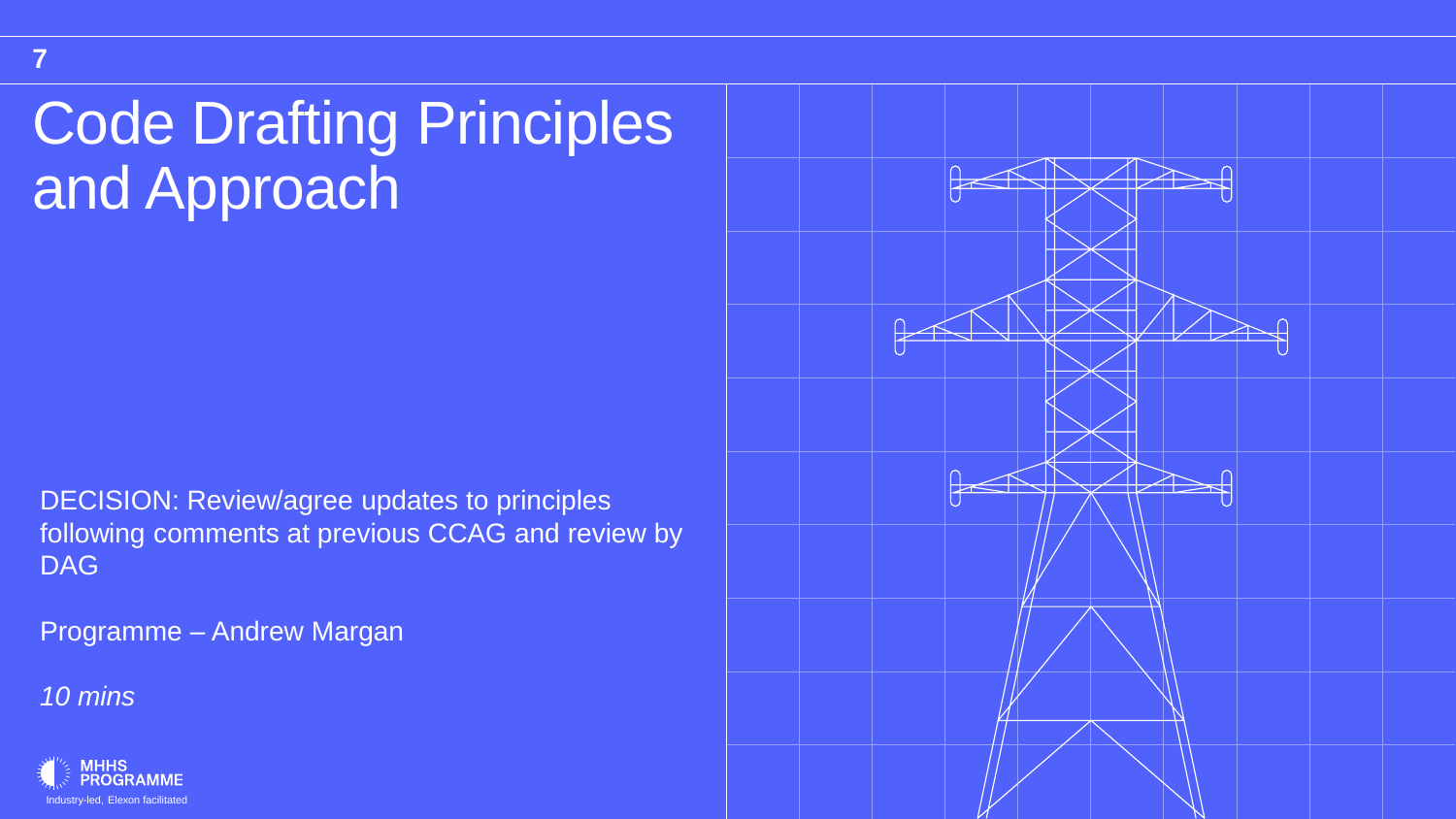#### **Code drafting principles and approach**

- **Principles and approach updated following comments from DAG on 08 June 2022**
- **Updates include: clarifications of terminology; clarifications of post M5 change control; clarifications on operation of L4 working group**

#### **Principles**

- 1. Code drafting will take a **lean approach**  new wording and content changes will be minimised, and any changes simple and direct. Code drafting will be clear, unambiguous and complete in order to negate/reduce the need for associated supporting documents.
- 2. Code drafting will **reflect the content of the design (i.e. the MHHS Target Operating Model (TOM))** and not to re-open the merits of each design solution (the Programme is design-led).
- 3. BSCPs (or equivalent) will reference the Enterprise Architect tool, rather than duplicate design artefacts. **Design artefacts will be referenced wherever possible**, using a "point at" model.
- 4. Code drafting will be **colour coded/change marked**, to support drafting and assurance review.
- 5. The **code with the largest impact will lead/dictate code drafting activity** and other codes will dove tail into their work; e.g. REC/MHHSP will drive code draft activity and DCUSA presents their consequential changes at the same time. Similarly, codes will undertake their drafting under each topic area at the same time.
- **6. Code drafting artefacts will be held centrally,** and available on the MHHS Portal
- **7. Code drafting and review will take place offline**. Comments from review will be addressed in the working group by exception (i.e. only where specific comments require discussion)
- 8. The ownership of code drafting and review cycles by topic area will be delegated to the L4 Working Group by the CCAG **decision to send text for mini-consultation will be delegated from CCAG to the L4 workgroup**. Code changes will be presented to the L4 WG by topic
- **9. CCAG will retain control to recommend implementation and request Ofgem SMAPs Smart Meter Act Powers**.
- **10. Mini-consultation will be by all Programme Participants** via their principal contacts.
- 11. Mini- consultation, drafting reviews, and **code drafting itself will occur in parallel where possible**
- 12. In accordance with Ofgem timetable, code drafting will not change settlement timetable until transition is complete
- **13. Initial qualification** will be undertaken against the design not code drafting
- 14. Requirements for, or impacts on, transitional text, consequential change, performance assurance, qualification, migration, and terminology consistency, impacts on previous drafting topics or snags for upcoming drafting topics will be considered through the development of code legal text

#### **MHHS PROGRAMME**

#### **Approach**

- **1. Topic areas to be drafted in order by largest first** (to be validated by BSC and REC matrix planning activity and with final outputs of the design). **Time required to draft for each topic area will flex** depending on the volume of drafting required. The topic areas will be: 1) Data Services, 2) Metering, 3) Registration, 4) Interfaces/Data Specification, 5) BSC Central Services, 6) Governance, 7) Transitional text
- 2. A **consistency check** will provide assurance and gap analysis to cross reference code sections to design artefacts. This will ensure all artefacts are codified. Code Bodies will lead the consistency check, with support from other code bodies, the Programme and Helix
- **3. Any changes to the design** post M5 will require a Programme Change Request and supporting evidence
- **4. CDWG will be the only formal working group**. The CCAG will maintain mid-month meetings with code bodies. only (not formal L4 WGs) for the next [two/three] months and communicate output/recommendations to CCAG.
- **5. Some code draft can be 'warm started'.** This includes transitional text (as each topic area completes) and consequential changes for non-REC/BSC (see Principle 14).
- 6. Draft text will require internal **reviews** before being sent to miniconsultation
- 7. The Programme will **centrally manage consultations and submission of code changes to Ofgem**, collating code documentation where necessary
- **8. Enduring design artefact management** post-programme completion will be provided via a design document repository accessible to all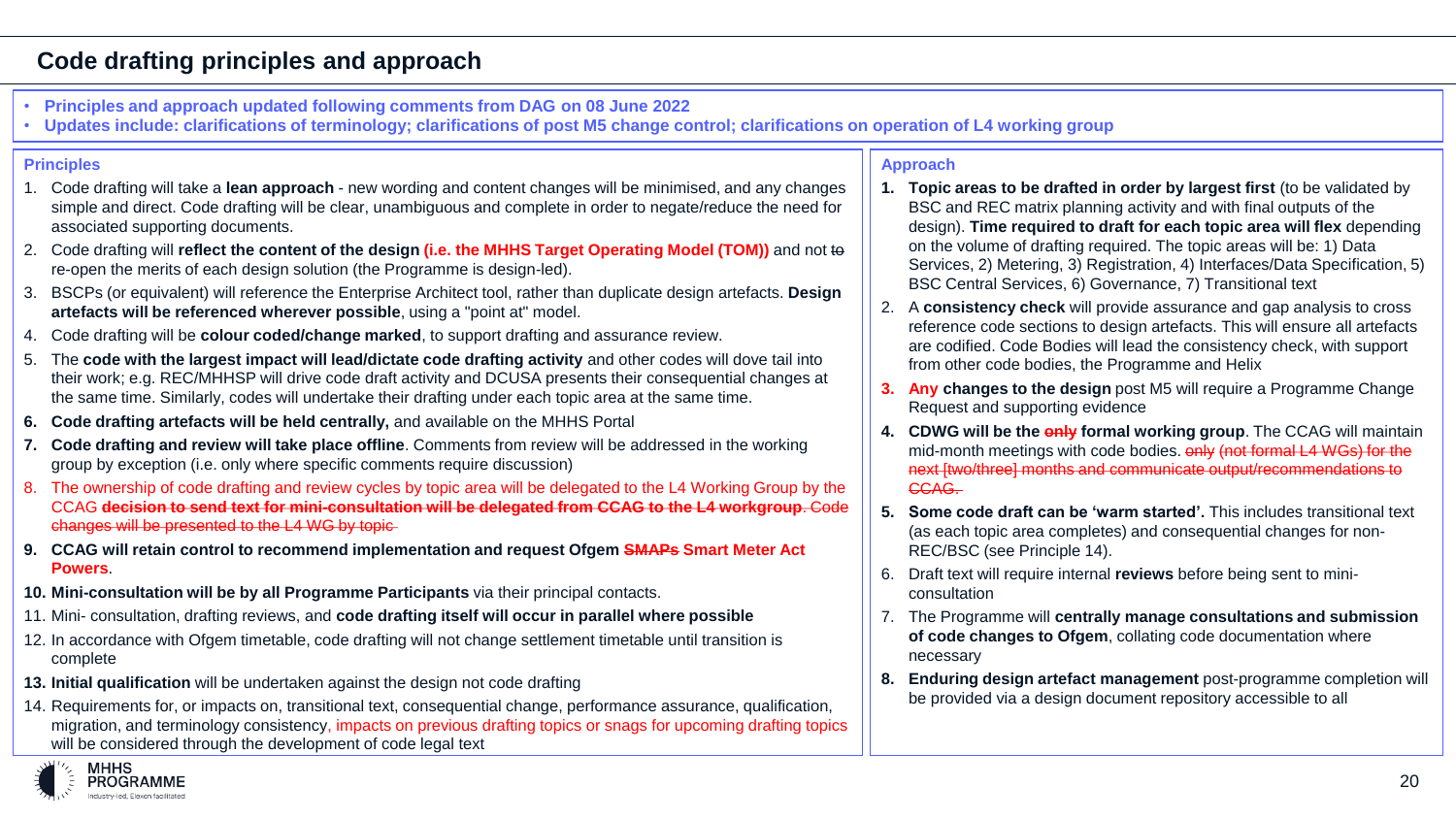# Summary and Next Steps

INFORMATION: Summarise meeting actions and next steps

**Chair & Secretariat** 

*10 mins*

**9**